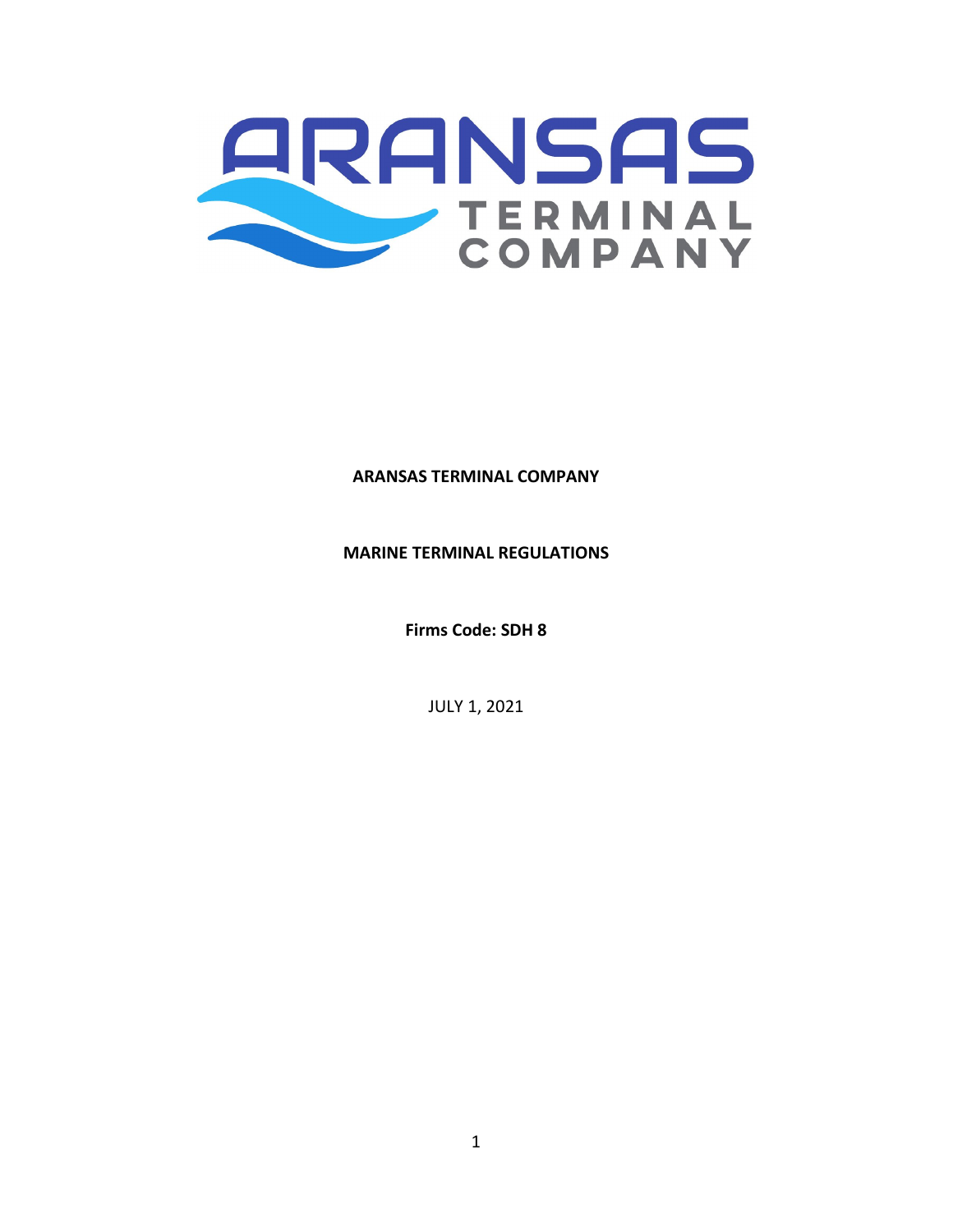# Table of Contents

| 1            |     |                                                                       |
|--------------|-----|-----------------------------------------------------------------------|
|              | 1.1 |                                                                       |
|              | 1.2 |                                                                       |
| $2^{\circ}$  |     |                                                                       |
|              | 2.1 |                                                                       |
|              | 2.2 |                                                                       |
| $\mathbf{3}$ |     |                                                                       |
|              | 3.1 | Requirements Applicable to All Vessels Seeking to Use the Terminal  8 |
| 4            |     |                                                                       |
|              | 4.1 |                                                                       |
|              | 4.2 |                                                                       |
|              | 4.3 |                                                                       |
|              | 4.4 |                                                                       |
| 5            |     |                                                                       |
|              | 5.1 |                                                                       |
| 6            |     |                                                                       |
|              | 6.1 |                                                                       |
|              | 6.2 |                                                                       |
|              | 6.3 |                                                                       |
| 7            |     |                                                                       |
|              | 7.1 |                                                                       |
|              | 7.2 |                                                                       |
|              | 7.3 |                                                                       |
|              | 7.4 |                                                                       |
| 8            |     |                                                                       |
|              | 8.1 |                                                                       |
|              | 8.2 |                                                                       |
|              | 8.3 |                                                                       |
| 9            |     |                                                                       |
|              | 9.1 |                                                                       |
|              | 9.2 |                                                                       |
|              | 9.3 |                                                                       |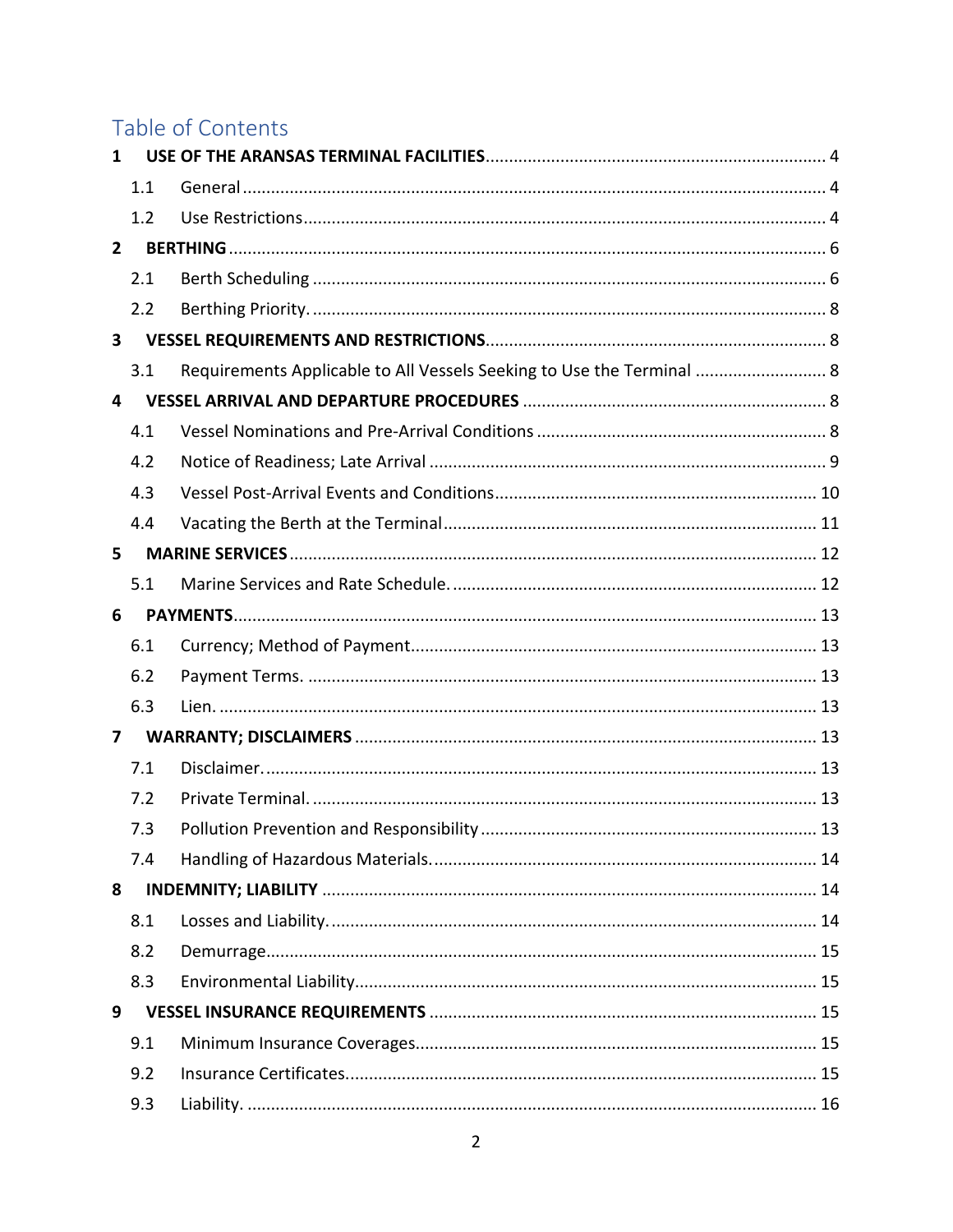| 9.4   |  |  |  |  |
|-------|--|--|--|--|
| 10    |  |  |  |  |
| 10.1  |  |  |  |  |
| 10.2  |  |  |  |  |
| 10.3  |  |  |  |  |
| 10.4  |  |  |  |  |
| 10.5  |  |  |  |  |
| 11    |  |  |  |  |
| 11.1  |  |  |  |  |
| 11.2  |  |  |  |  |
| 12    |  |  |  |  |
| 12.1  |  |  |  |  |
| 12.2  |  |  |  |  |
| 12.3  |  |  |  |  |
| 12.4  |  |  |  |  |
| 12.5  |  |  |  |  |
| 12.6  |  |  |  |  |
| 12.7  |  |  |  |  |
| 12.8  |  |  |  |  |
| 12.9  |  |  |  |  |
| 12.10 |  |  |  |  |
| 12.11 |  |  |  |  |
|       |  |  |  |  |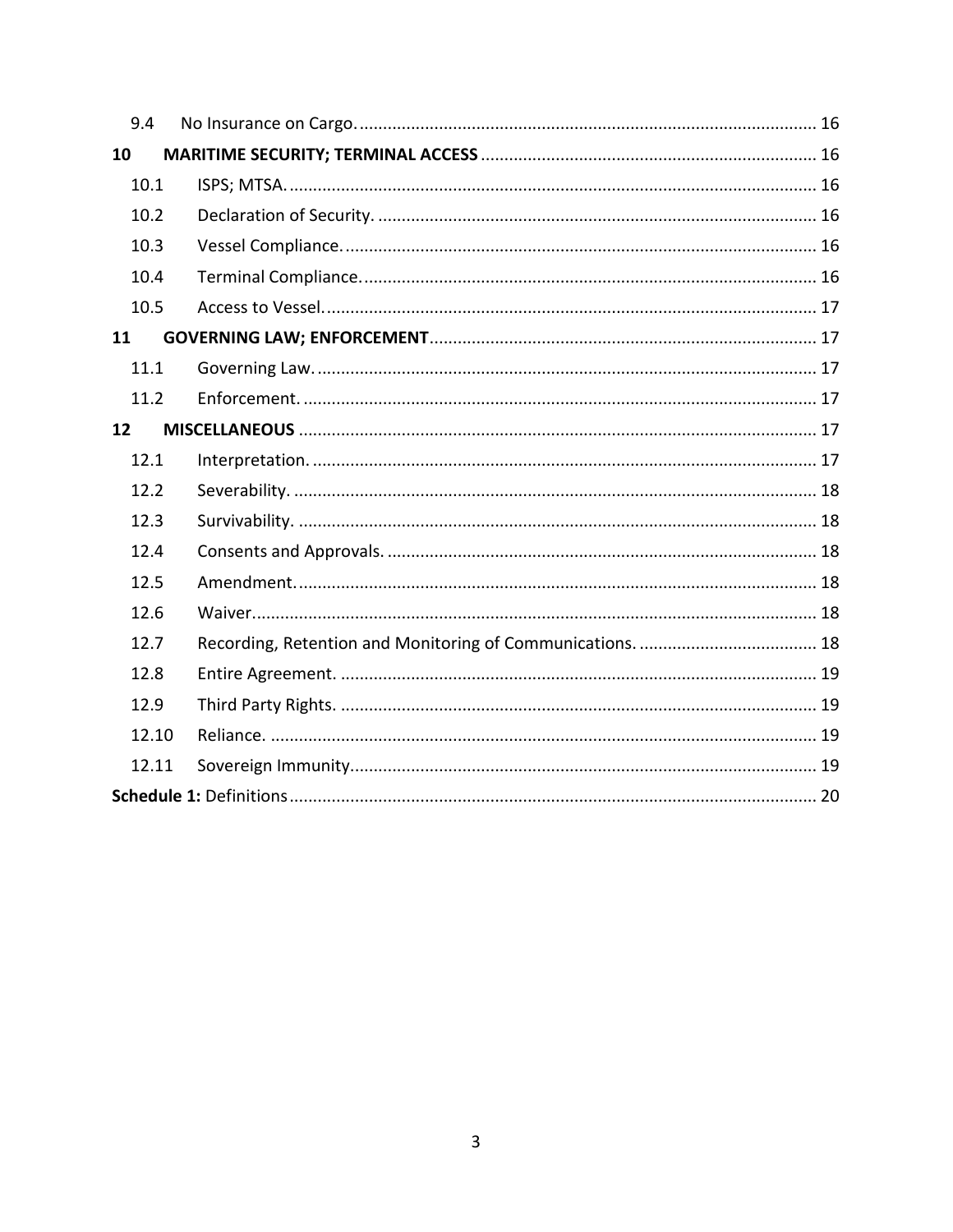## <span id="page-3-0"></span>1 USE OF THE ARANSAS TERMINAL FACILITIES

### <span id="page-3-1"></span>1.1 General

(a) Binding Agreement. Use by a Vessel of the Terminal or services covered by these Terminal Regulations constitutes evidence of an agreement on the part of the Vessel to be subject to and bound by all of the rules, regulations, and obligations stated herein.

(b) Conflicts. These Terminal Regulations and procedures herein are not intended to supersede or replace Applicable Laws; it is the responsibility of the Vessel's Master to be familiar with and comply with all Applicable Laws. When a conflict exists between the Terminal Regulations and such Applicable Laws, then the latter shall govern and control. In all circumstances, the Master of any Vessel shall remain responsible for the safety and safe navigation of the Vessel and for compliance with any and all Applicable Laws as to the operation, maintenance, and condition of the Vessel. These Terminal Regulations shall prevail over any other standard terms and conditions that the Vessel generally asserts as controlling its activities.

(c) Port Jurisdiction. The Terminal is not within the jurisdiction of the Port Authority; however, the Terminal is within the Port of Corpus Christi boundaries. Therefore, a Vessel is subject to any such applicable rules issued by the Port Authority, independent and apart from and in addition to the Vessel's obligations to Terminal Operator under these Terminal Regulations.

(d) Force and Effect. These Terminal Regulations are in full force and effect and shall apply to any activity at the Terminal from and after the date set forth above. Terminal Operator may, from time to time, revise, amend, or replace these Terminal Regulations. That right and any other right, consent, approval, acceptance, rejection, order, determination, or other action required by, reserved to, or otherwise contemplated to be taken by the Terminal Operator under these Terminal Regulations shall be at and within the sole opinion, judgment or discretion of the Terminal Operator, unless otherwise expressly provided.

(e) Marine Terminal Operations Manual. Terminal Operator will have the right to publish and enforce rules, policies, and procedures that will apply to the operations and conduct of the Vessel at or near the Terminal, and all loading of Product to or from the Vessel at the Terminal (the "Marine Terminal Operations Manual"). The Vessel shall be subject to and bound by all of the rules, policies, and procedures stated in the Marine Terminal Operations Manual. Terminal Operator reserves the right to amend, supplement, modify or otherwise change the Marine Terminal Operations Manual, from time to time, in its sole discretion.

### <span id="page-3-2"></span>1.2 Use Restrictions

(a) Loading and Unloading. Vessel agrees to comply with the Terminal Operator's protocol for commencing and ceasing cargo loading from or onto a Vessel.

(b) No Stowaways. The Vessel shall be liable and responsible for any and all Losses against or incurred by Terminal Operator due to a stowaway aboard such Vessel. Such Vessel shall be deemed to have caused and be responsible for all costs associated with any breach of security at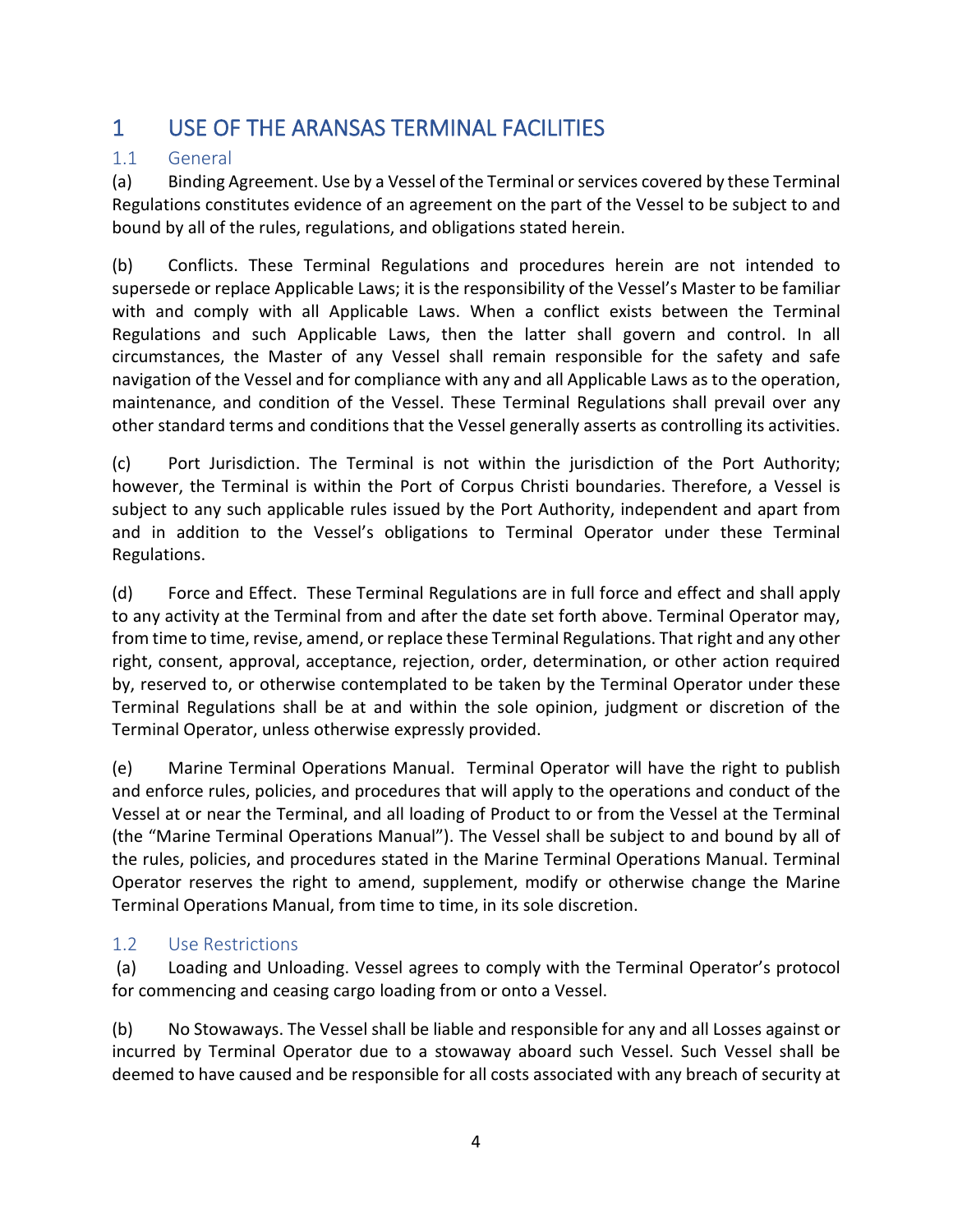the Terminal due to a stowaway, including the cost to apprehend, detain, and deport any stowaway.

(c) No Washing. No Vessel shall wash the exterior of the Vessel or any cargo tanks on the Vessel while moored at the Terminal or within the navigable waters associated with the Terminal without the prior written consent of the Terminal Operator, such consent to be provided at Terminal Operator's sole discretion.

(d) No Discharge; Permitted Deballasting. No Vessel shall discharge any liquids, including ballast water, and/or slops, including oily water, onto or into the Terminal or any vehicles thereon. Vessel shall be liable for any and all Losses caused by its discharge of liquids or water at, onto, or into the Terminal. No Vessel shall discharge any liquids (excluding segregated ballast water) and/or slops, including oily water, at or into any immediately surrounding waters in contravention of any Applicable Laws, or without the prior written consent of the Terminal Operator, such consent to be provided at Terminal Operator's sole discretion.

(e) Bunkering. No bunkers, diesel fuel, oils, refined products or chemicals (e.g., cleaning or degreasing chemicals) may be received or taken aboard by, or taken off of, a Vessel moored at the Terminal or within the navigable waters associated with the Terminal, whether by barge, from the shore, or by truck, without the prior written consent of the Terminal Operator, such consent to be provided at Terminal Operator's sole discretion. In the event that Terminal Operator provides its consent for a Vessel to engage in bunkering, VESSEL SHALL FULLY AND COMPLETELY INDEMNIFY AND HOLD HARMLESS THE TERMINAL OPERATOR PARTIES FROM AND AGAINST ANY LOSSES ARISING OUT OF OR IN CONNECTION WITH SUCH BUNKERING ACTIVITY, UNLESS SUCH LOSS IS CAUSED BY THE GROSS NEGLIGENCE OR WILLFUL MISCONDUCT OF TERMINAL OPERATOR.

(f) Repairs. No repairs, whether to the exterior or interior of the Vessel, (1) that would impede the movement of the Vessel, including repairs to engines, propellers or the hull, (2) to any electronic equipment, (3) that require hot work, (4) that otherwise affect safety at the Terminal, or (5) that require the loading of repair equipment and/or supplies from the Terminal onto the Vessel, shall be undertaken by the Vessel while moored at the Terminal or within the navigable waters associated with the Terminal without the prior written consent of the Terminal Operator, such consent to be provided at Terminal Operator's sole discretion. In addition, no painting of the exterior of the Vessel shall be undertaken by the Vessel while moored at the Terminal or within the navigable waters associated with the Terminal without the prior written consent of the Terminal Operator, such consent to be provided at Terminal Operator's sole discretion.

(g) No Nuisance Created by Vessels. While moored at the Terminal or within the navigable waters associated with the Terminal, no Vessel shall emit smoke, steam, or noise or clean its boiler tubes by blowing or other means or emit any other emissions in violation of any permits applicable to the Terminal or Applicable Laws, in each case as determined by Terminal Operator in its sole discretion.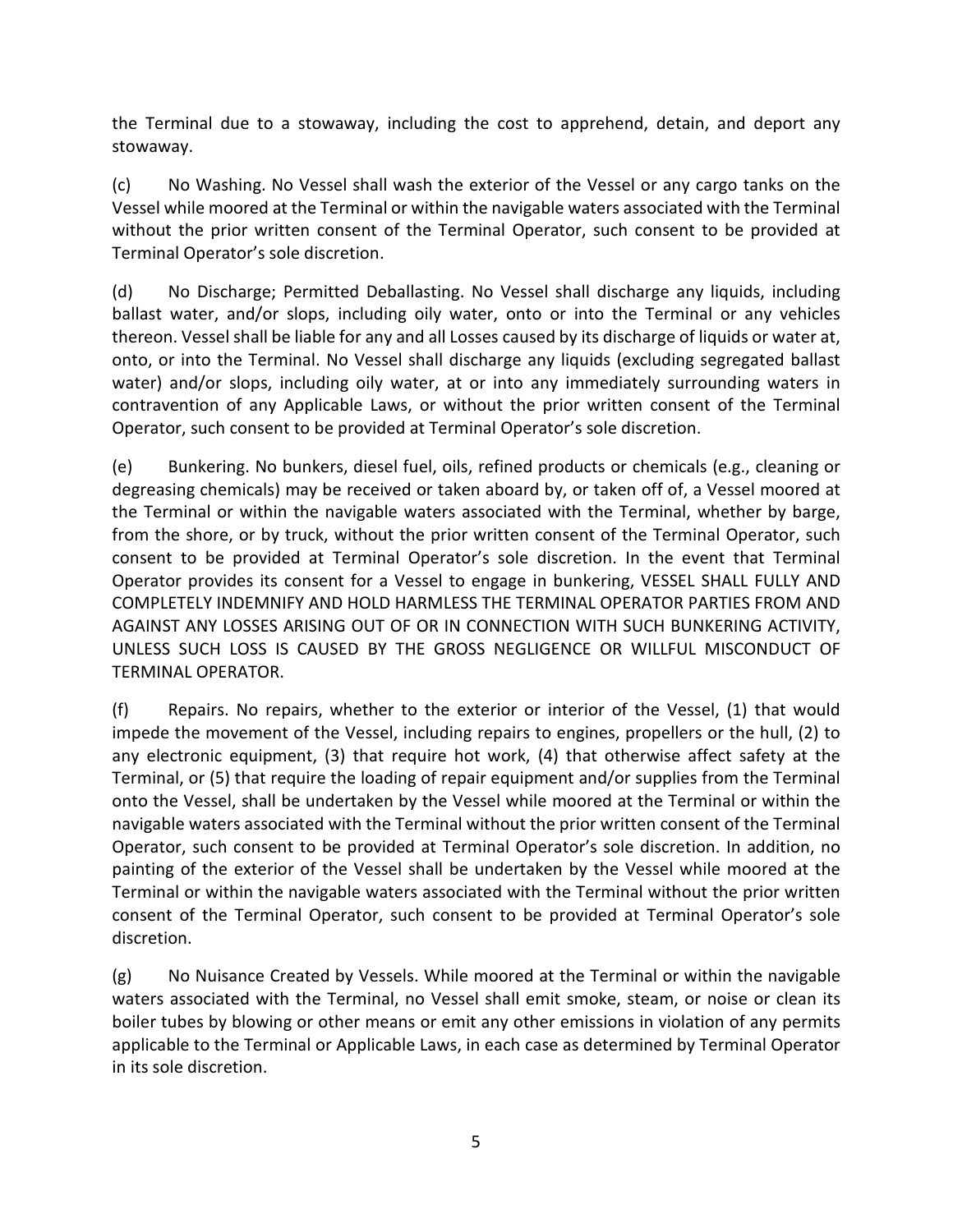(i) Loading of Food and Supplies. Vessel shall not be permitted to have delivered to the Terminal and to load from or onto the Terminal food and other supplies without the prior written consent of the Terminal Operator, such consent to be provided at Terminal Operator's sole discretion.

(j) Water. Terminal Operator may, in its sole discretion, make supplies of water available to Vessel at the rates and terms posted in tariff. Terminal Operator makes no representations or warranties regarding whether such water supply is potable, and Vessel assumes full responsibility and liability for ensuring that any water sold by Terminal Operator and loaded onto the Vessel hereunder is cleaned by Vessel to the Vessel's standard of potability.

(k) Crew Member Entrance/Exit. All crewmembers disembarking from a Vessel onto the Terminal or entering a Vessel from the Terminal shall adhere to the procedures and requirements of the Terminal Operator, as they exist from time to time. Vessel shall be provided a copy of the then-current procedures upon request. It shall be Vessel's sole responsibility to ensure that all crew members entering the Terminal are familiar with such Terminal Operator procedures and requirements.

(l) Service Providers. Service providers must execute a facility access agreement and provide the proof insurance coverage required therein before performing work at the Terminal.

(m) HOT WORK. The use of an open torch or flame at or near the docks is strictly prohibited except under the supervision of a qualified marine chemist AND without the prior written consent of the Terminal Operator, such consent to be provided at Terminal Operator's sole discretion.

## <span id="page-5-0"></span>2 BERTHING

- <span id="page-5-1"></span>2.1 Berth Scheduling
- (a) Berth Availability.

1. The specifications and any restrictions for the berths at the Terminal, as may be amended from time to time by Terminal Operator in its sole discretion, are listed in the Berth Specifications attached hereto. Terminal Operator shall exercise due diligence to provide a safe berth at the Terminal to which it has directed a Vessel to proceed to and depart from, and where the Vessel can always lie afloat under normal conditions consistent with those specifications. If a Vessel cannot, in Terminal Operator's sole discretion, maintain her moorings safely at the applicable berth, then the Vessel shall be deemed to have caused the need for additional protections and Terminal Operator may order hold-in tugs in its sole discretion, and any risk and expenses related to such tugs shall be solely for the Vessel's Account.

2. Notwithstanding anything contained in these Terminal Regulations to the contrary, Terminal Operator does not warrant the safety or suitability of any of the facilities at the Terminal, nor the safety or draft of any public channels, fairways, approaches thereto, anchorages or other publicly- maintained areas either inside or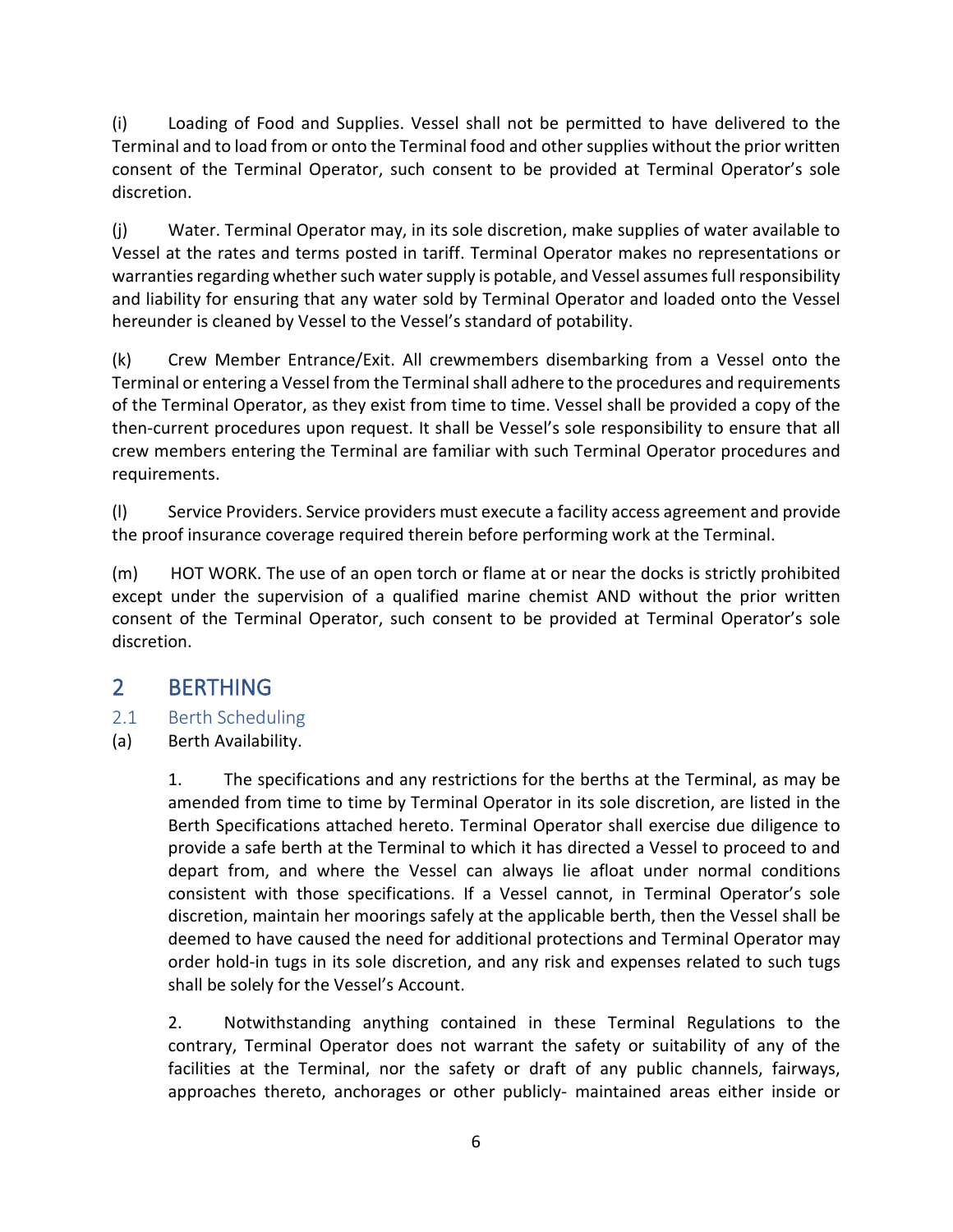outside the Port where the Vessel may transit or be directed, and Terminal Operator shall have no liability in respect thereof or therefor.

(b) Berth Assignment. Terminal Operator will assign a specific berth for each designated and confirmed Vessel prior to the actual arrival of the Vessel at the Terminal, and the Vessel shall comply with such berth assignment. The Vessel shall arrange and pay for the mooring and linehandling services for the Vessel at the Terminal. The Vessel shall also arrange and pay for any tug assistance required in connection with the Vessel's mooring at the Terminal. The mooring arrangements for the Vessel (including any necessary de-ballasting of the Vessel) shall, at all times, be able to maintain a safe mooring of the Vessel and capable of withstanding prevailing winds, currents, tides, and other forces of nature, without applying undue loads on any shoreside moorings, tackle, or equipment at the Terminal. Terminal Operator may provide binding instructions for the mooring arrangements of the Vessel at the assigned berth, but in no event shall such instructions by Terminal Operator give rise to any duties, obligations, or liabilities of Terminal Operator owing to the Vessel or any other person or entity.

(c) Vessel Mooring Equipment. Any Vessel that seeks to moor at the Terminal warrants that mooring equipment sufficient for the Vessel's size and particulars, including winches, ropes, and lines of sufficient number and adequate size and strength, will be present onboard the Vessel and in good condition and working order to ensure that the Vessel is properly and safely moored at the applicable berth, with the Vessel breasted against the breasting or mooring structure(s) as closely as possible and with mooring lines taught at all times. At the applicable berth, mooring lines shall only be placed on mooring structures provided for the purpose of mooring vessels, and shall not be made fast in any way to any other portion of the Terminal, including supporting piles, fender piles or barge mooring cleats. If, in the sole opinion of Terminal Operator, the available mooring equipment on the Vessel is insufficient to safely moor the Vessel at the applicable berth, then such Vessel shall be deemed to have caused the need for additional mooring equipment and Terminal Operator shall have the right (but not the obligation) to place additional mooring equipment onboard the Vessel. Any costs or expenses for the purchase, rental and/or installation of such additional mooring equipment onboard the Vessel shall be solely for the Vessel's Account. The Vessel shall not, except in emergency situations, use her anchors while moored at the Terminal, alongside the Terminal, or within the navigable waters associated with the Terminal, and the anchors must be in their raised position while the Vessel is moored at the Terminal.

(d) Shifting. Terminal Operator shall have the right to shift a Vessel from one berth to another. If Terminal Operator elects to order a Vessel to shift from one berth to another due to a mechanical or equipment problem on the Vessel, safety of the Vessel or other vessels due to the impacts or pending impacts of a named storm, or because the Vessel has exceeded its contractually allotted time at the berth (each of which is deemed to have been caused by the Vessel), all costs and expenses incurred in such shifting of the Vessel shall be solely for Vessel's Account. In the case of failure or neglect of the Vessel to comply with such order, Terminal Operator has the right to cause the Vessel to be moved or removed from the applicable berth as ordered, and in those circumstances the full cost, expense and risk of such shifting shall be solely for the Vessel's Account.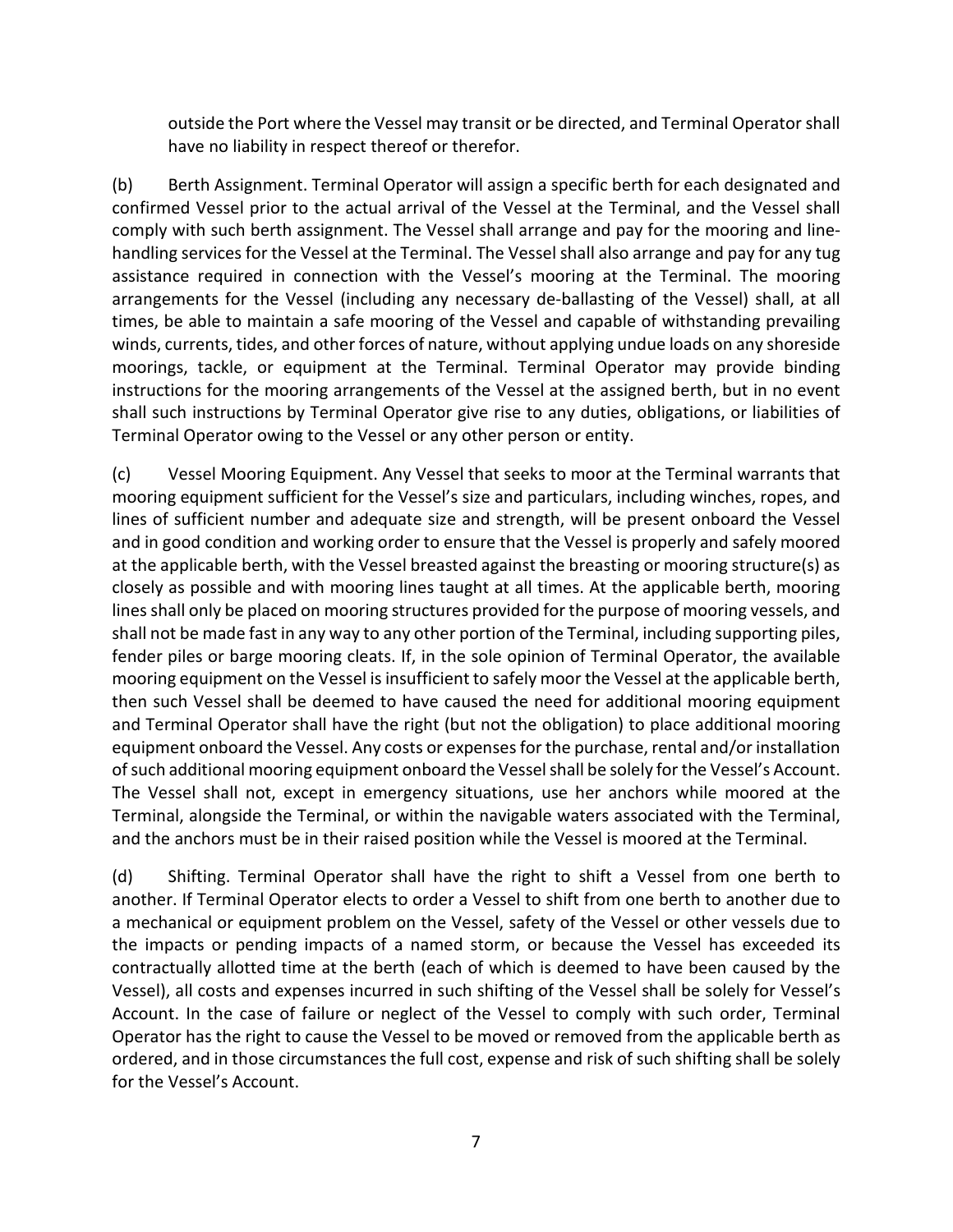(e) Removal. Whenever, in the sole opinion of Terminal Operator or at the direction of the Port's Harbormaster, it is deemed necessary for the protection and safety of the Vessel or other vessels or the Terminal, that the Vessel be removed to another location, such Vessel shall be deemed to have caused the need for such removal, and Terminal Operator may order and enforce the removal of the Vessel to such place as may be assigned by Terminal Operator or the Port's Harbormaster. Any cost or expense incurred in such removal activities shall be solely for the Vessel's Account. In the event that a Vessel has exceeded its contractually allotted time at a berth, the Terminal Operator may order and enforce the removal of the Vessel from the berth to the Anchorage Area or another location, and any cost or expense incurred in such activities shall be solely for the Vessel's Account. In the case of failure or neglect of the Vessel to comply with any removal order issued pursuant to this Section 2.1(e), Terminal Operator has the right to cause the Vessel to be removed from the applicable berth as ordered, and the cost, expense, and risk of such activities shall be solely for the Vessel's Account.

### <span id="page-7-0"></span>2.2 Berthing Priority.

The Terminal Operator shall have sole and absolute discretion on whether and when to accept a Notice Of Readiness (NOR) and permit a Vessel to proceed to berth.

## <span id="page-7-1"></span>3 VESSEL REQUIREMENTS AND RESTRICTIONS

### <span id="page-7-2"></span>3.1 Requirements Applicable to All Vessels Seeking to Use the Terminal

(a) Operating Standards. All Vessels shall be manned, operated and maintained so as to fully comply with (i) appropriate IMO recommendations, and (ii) the Oil Companies International Maritimes Forum Guidelines for the Control of Drugs and Alcohol On-Board Ship (1990), each as amended from time to time.

## <span id="page-7-3"></span>4 VESSEL ARRIVAL AND DEPARTURE PROCEDURES

### <span id="page-7-4"></span>4.1 Vessel Nominations and Pre-Arrival Conditions

(a) Vessel Identification. For a Vessel that will load or unload cargo at the Terminal, not less than five (5) days prior to the scheduled date of the vessel's arrival, the Terminal User shall submit a request to Terminal Operator for acceptance of a particular Vessel within that Laycan Window. In its request, Terminal User shall furnish, or cause to be furnished to Terminal Operator, data about the Vessel's dimensions, equipment, winches and lines, ETA, confirmation of the intended volume of Product to load on the Vessel, and such other data or documents and answers to any vessel screening and/or security questions that Terminal Operator may reasonably require.

(b) Berth Application. Each Vessel that intends to utilize the facilities and services of the Terminal shall submit by facsimile or email a completed Berth Application at least 72 hours before the first day of the confirmed arrival date for such Vessel. Terminal Operator reserves the right to reject as incomplete any Berth Application on which all required information has not been provided. Initial acceptance by Terminal Operator of a Berth Application, subject to a final inspection of the Vessel once it is moored at the Terminal, shall be evidenced by Terminal Operator's issuance to the Vessel a copy of the Berth Application duly signed by the Terminal Operator. The signing of the Berth Application by the Terminal Operator or the berthing of any Vessel at the Terminal shall constitute a contract by and between the Terminal Operator and the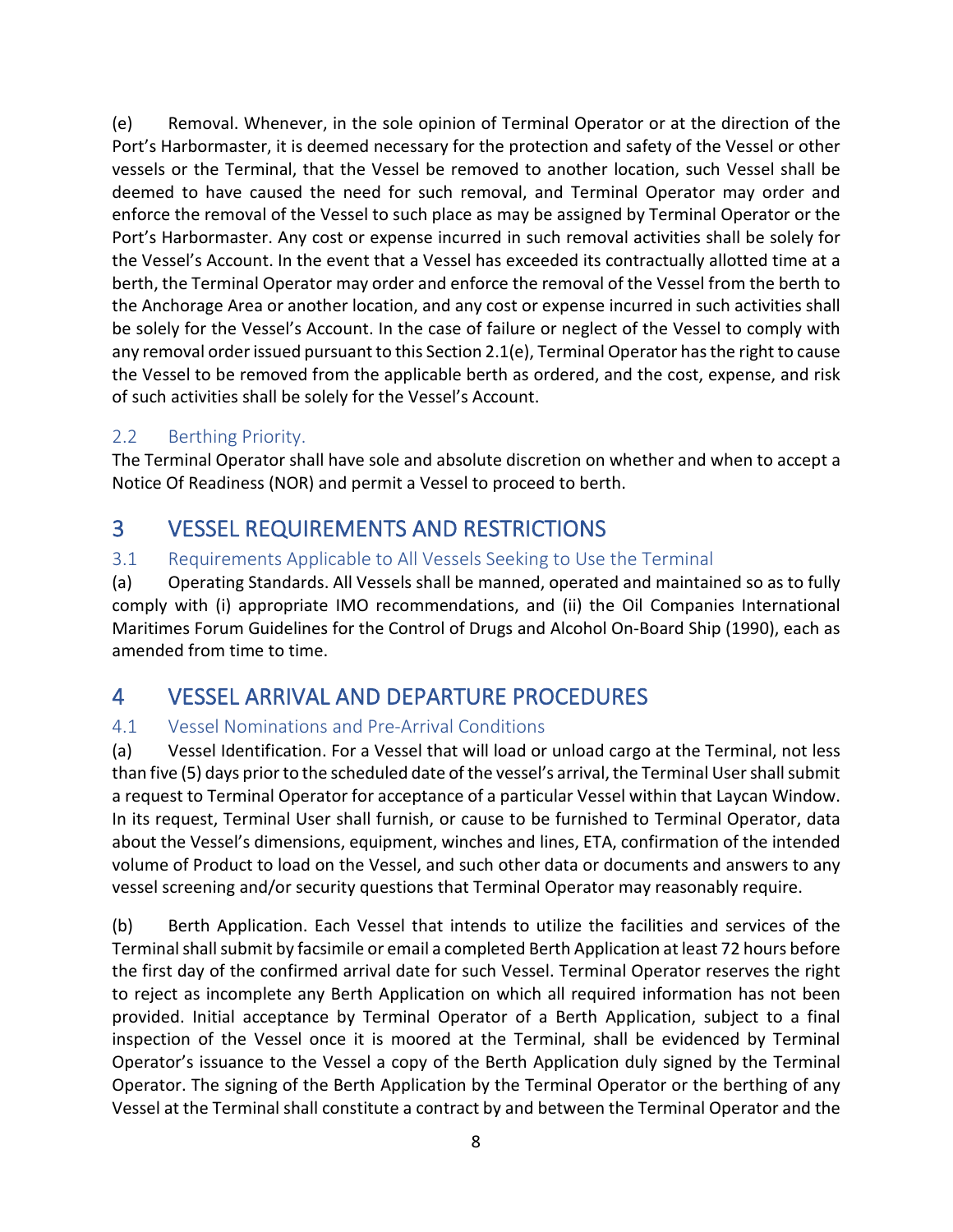Vessel, and the Vessel thereby agrees to be bound to and abide by these Terminal Regulations, including liability for any fees or other applicable charges.

(c) Pre-Berthing Questions. The Vessel shall provide Terminal Operator with answers to any pre-berthing questions at least 48 hours before the ETA, or after the Terminal Operator's initial acceptance of the Vessel, whichever is less.

(d) Vessel Acceptance. Acceptance or rejection of the identified Vessel, in each case at the sole discretion of the Terminal Operator, shall be communicated by Terminal Operator to the Terminal User as soon as possible but always within 48 hours, excluding Saturdays, Sundays, and holidays, after receipt of Terminal User's request and the data requested by Terminal Operator pursuant to Section 4.1(a), above; provided, however, that any failure of Terminal Operator to accept or reject a Vessel within such time period shall not constitute an automatic acceptance of such Vessel; provided further, that such initial acceptance shall be subject to Terminal Operator's final inspection of the Vessel once the Vessel is moored at the Terminal. Acceptance of the Vessel shall not constitute a continuing acceptance of such Vessel for any subsequent loading or unloading at the Terminal. Each arrival of a Vessel for loading or unloading at the Terminal requires prior Vessel approval. Notwithstanding anything to the contrary herein, the Terminal Operator may reject or withdraw the acceptance of a Vessel at any time if the Terminal Operator reasonably believes, in its sole discretion, that the Vessel is not in compliance with Applicable Laws, these Terminal Regulations, the Marine Terminal Operations Manual, or is otherwise found unsafe or with an unacceptable condition. Terminal Operator reserves the right to refuse any Vessel that Terminal Operator determines unseaworthy due to damage, distribution of load, draft or lack of freeboard, lists or such other reason for which Terminal Operator determines the Vessel unsuitable for calling upon or conducting activities at the Terminal.

(e) Vessel Substitution. If a Vessel nominated to load or unload at the Terminal is rejected, Terminal User may identify another suitable Vessel for acceptance as provided herein. If a Vessel is accepted, Terminal User may substitute another suitable Vessel, of similar type, size, and characteristics by requesting that it be accepted as a substitute; provided, that such substitute Vessel shall comply with the requirements set forth in Section 4.1(a), above.

(f) ETA Notices. Upon acceptance of a Vessel by Terminal Operator, the Vessel shall promptly notify Terminal Operator in writing, at intervals of 72, 48, 24, 12, 6, and 3 hours prior to the first day of the Vessel's estimated time of arrival at the Dock. The Vessel shall immediately notify Terminal Operator in writing of any deviation in the ETA greater than 2 hours.

(g) Tugboat Tie. With the exception of articulated tug and barge combinations, all incoming and outgoing loaded Vessels must be tied to a tugboat when in the berthing area.

### <span id="page-8-0"></span>4.2 Notice of Readiness; Late Arrival

(a) Notice of Readiness for Cargo Vessels.

1. For any Vessel scheduled to load or unload Cargo at the Terminal, the Master of the Vessel or her agent shall tender a NOR to the Terminal Operator after the Vessel has arrived at the Anchorage Area and is in all respects ready (including in receipt of all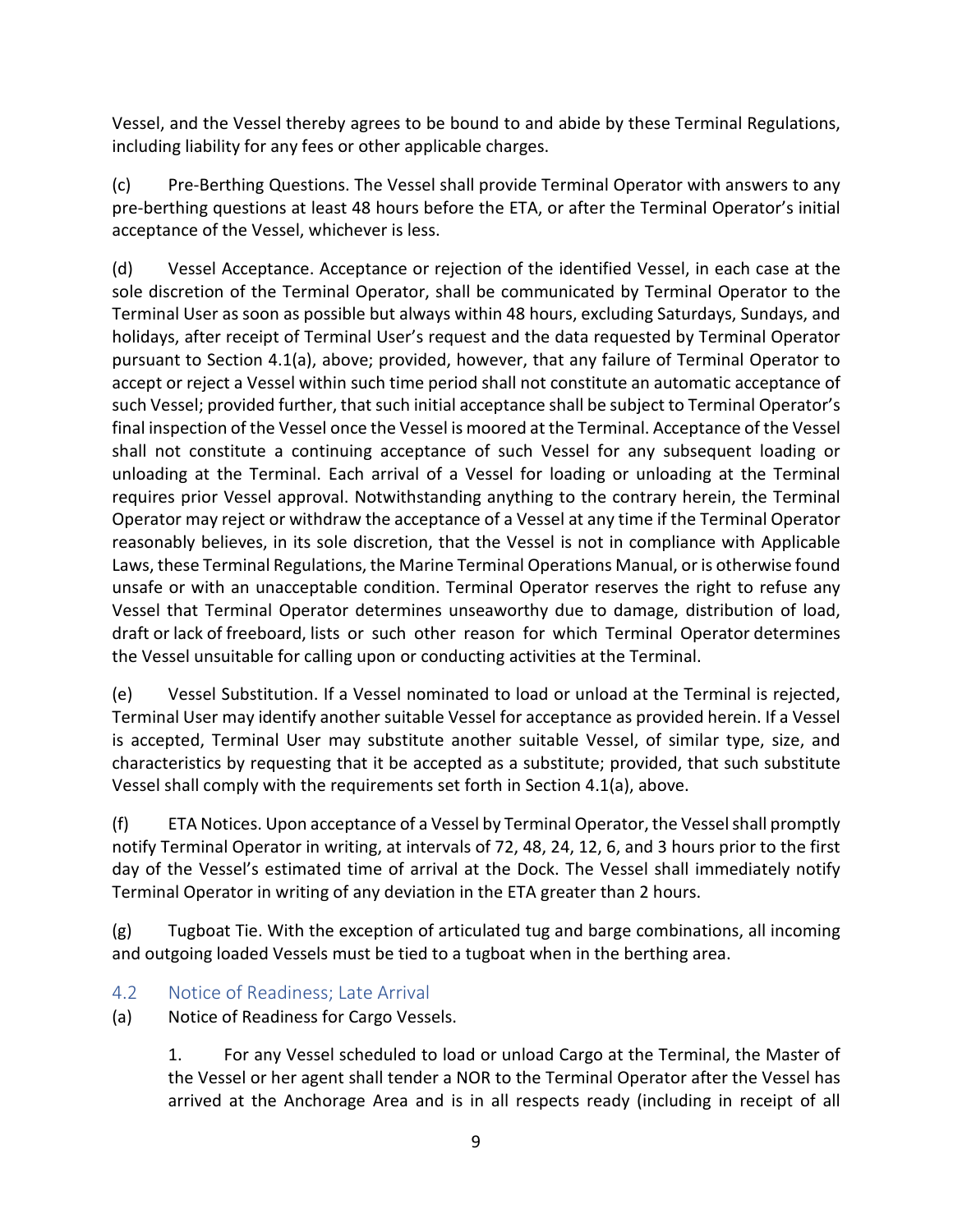required and valid pre-berth approvals, clearances, and certificates from Governmental Authorities) to proceed to her assigned berth and commence loading, berth or no berth.

2. If the Terminal Operator, in its sole discretion, agrees to accept a NOR before the commencement of the berthage, such agreement must be in writing.

(b) Late Arrival of Vessels Loading or Unloading at the Terminal. If the NOR of a Vessel scheduled to load or unload Cargo at the Terminal is tendered after the assigned berthage arrival time expires, the Terminal Operator may, in its sole discretion, designate for the Vessel a window of time to arrive at a berth, taking into consideration all accepted nominations from other users of the Terminal, berth availability and operational considerations.

(c) Late Arrival of Vessels Layberthing at the Terminal. If a Vessel seeking a layberth at the Terminal fails to arrive within six (6) hours after the arrival ETA indicated in the Vessel's Berth Application, then Terminal Operator may, in its sole discretion, reject the Vessel and, notwithstanding any Berth Application that Terminal Operator may have previously accepted for such lay berth, Terminal Operator shall be under no obligation to accommodate the Vessel at the Terminal or otherwise provide any lay berth or other services to such Vessel.

### <span id="page-9-0"></span>4.3 Vessel Post-Arrival Events and Conditions

(a) Right to Inspect. Terminal Operator shall have the right to inspect any Vessel to confirm that such Vessel satisfies, and is in full compliance with, the requirements of these Terminal Regulations. Any such inspection of a Vessel (or lack thereof) by Terminal Operator shall not

(i) modify or amend a Vessel's obligations or liabilities under these Terminal Regulations, or

(ii) constitute an acceptance or waiver by Terminal Operator of any Vessel's obligations under these Terminal Regulations.

(b) Vessel Safety.

1. Vessel Manning. Vessel shall make qualified personnel available at all times to monitor and maintain a full-time (24/7) safety, fire, pollution, moorings, and security watch of the Vessel. All such personnel shall be capable of operating all related equipment of the Vessel. The Vessel must be manned at all times by at least one (1) qualified crew member with authority to take charge of the Vessel and carry out the orders of Terminal Operator or the Port's Harbormaster to act in case of emergency. At all times while the Vessel is at the Terminal, the Master and crew of the Vessel shall comply with all Applicable Laws.

2. Protection Against Fire. No welding or "hot work" shall be carried out on or around the Vessel while she is moored at the Terminal without the prior written consent of the Terminal Operator. Any temporary heating equipment, such as space heaters, dryers or heaters for electrical equipment, shall only be used onboard the Vessel with appropriate safety precautions and fire prevention planning undertaken by the Vessel's crew and/or other personnel. The Vessel's fire monitoring and alarm system shall be in good order and in full operating condition at all times while the Vessel is moored at the Terminal.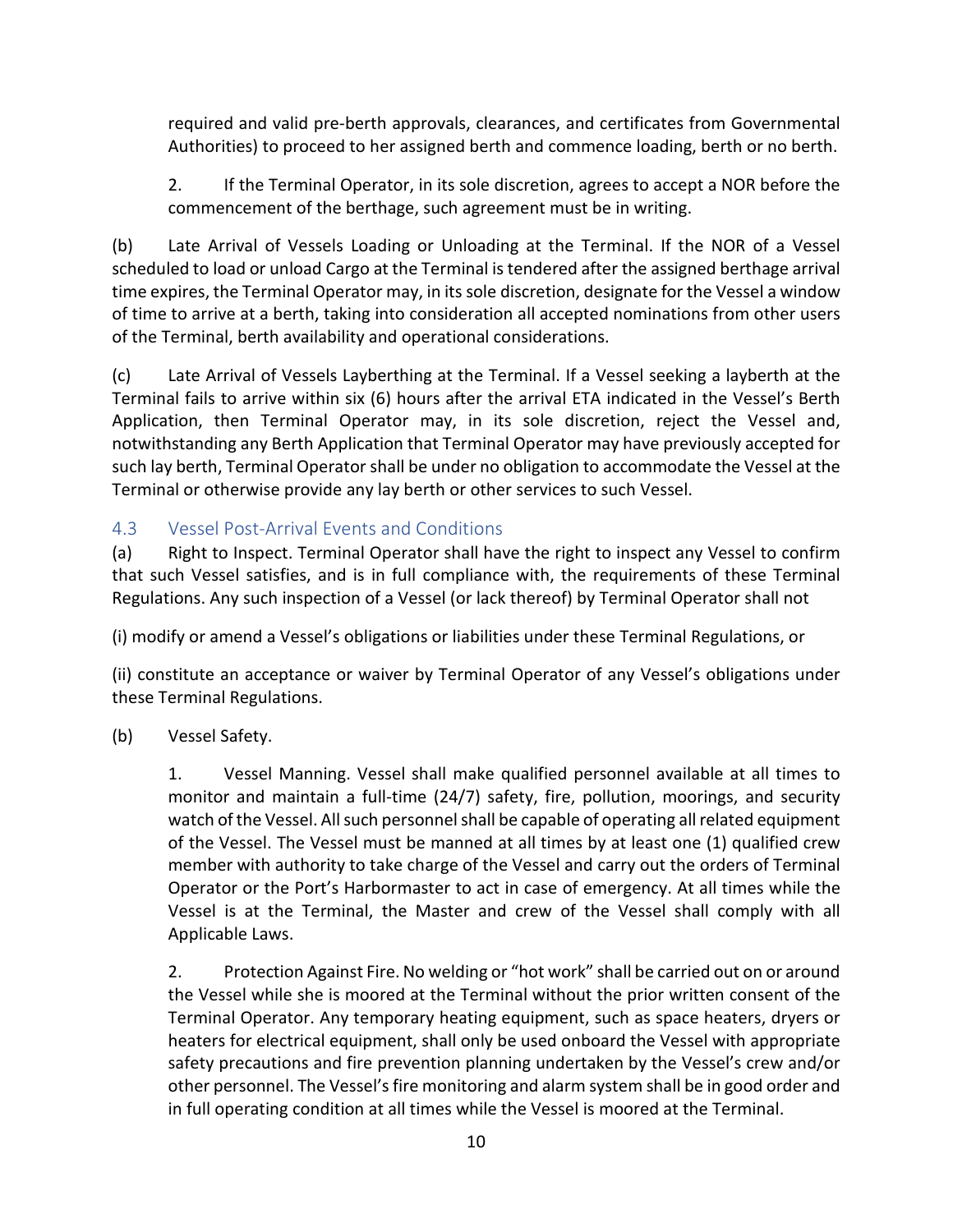3. Precautions Against the Vessel Taking on Water. All of the Vessel's overboard valves not in use, and all of the Vessel's sea inlet valves not in use, should be closed at all times while the Vessel is moored at the Terminal or within the navigable waters associated with the Terminal. The Vessel's bilge alarms shall be in good order and in full operating condition at all times while the Vessel is at the Terminal. Bilge lights to the Vessel's holds, pump rooms, cofferdams and engine room spaces shall be kept ready for immediate use at all times. The Vessel shall also maintain sufficient electrical power at all times for her bilge pumps.

4. Availability of Electrical Power. Adequate power for the operation of the Vessel's lights, fire and bilge alarms, fire extinguishing and bilge systems, and for the operation of her windlasses and mooring winches should be available from and maintained and provided by the Vessel's on-board generation equipment at all times while the Vessel is at the Terminal.

5. Gangway. The Vessel shall be responsible for having and maintaining a safe, strong, and properly secured gangway of adequate length to permit the safe passage of persons to and from the Vessel while she is moored at her assigned berth; however, if Terminal Operator believes that the Vessel's gangway is inadequate, then Terminal Operator shall provide a temporary gangway, at the Vessel's expense. Gangways should be monitored 24/7 by Vessel crew to avoid damage during shifting of the vessel due to strong currents at this dock.

(c) Non-Compliance with Terminal Regulations or Breakdown of Vessel Safety or Environmental Systems. Terminal Operator may order a Vessel to vacate her berth at the Terminal for failure to comply with these Terminal Regulations and/or any Applicable Laws, or any deficiency in the Vessel's safety or environmental systems, represented condition or characteristics, or unsafe action by the Master, crew, or other representative of the Vessel. Such order to vacate by Terminal Operator shall be deemed an order caused by Vessel, and all costs, expenses, and Losses arising from or relating to such non-compliance, including delays resulting from such non-compliance shall be solely for the Vessel's account.

(d) Pollution Control. Terminal Operator may, in its sole discretion, require any Vessels at the Terminal to have deployed around the Vessel additional spill mitigation equipment (including, but not limited to, containment and/or absorbent booms) at any time. The Terminal Operator shall arrange for the deployment of any such equipment and bill the cost of such deployment to the Vessel. Notwithstanding the Terminal Operator's deployment of or the Terminal Operator's failure to arrange for the deployment of any such additional equipment around a Vessel, the Vessel and its crew shall remain and be fully and completely responsible for preventing the release of pollutants during all activities aboard the Vessel and shall be fully and completely liable for any release of pollutants caused by the actions of Vessel or its crew.

### <span id="page-10-0"></span>4.4 Vacating the Berth at the Terminal

(a) Deadline to Vacate. Except by written prior arrangement, Vessels are allowed three (3) hours after cargo completion to vacate the dock.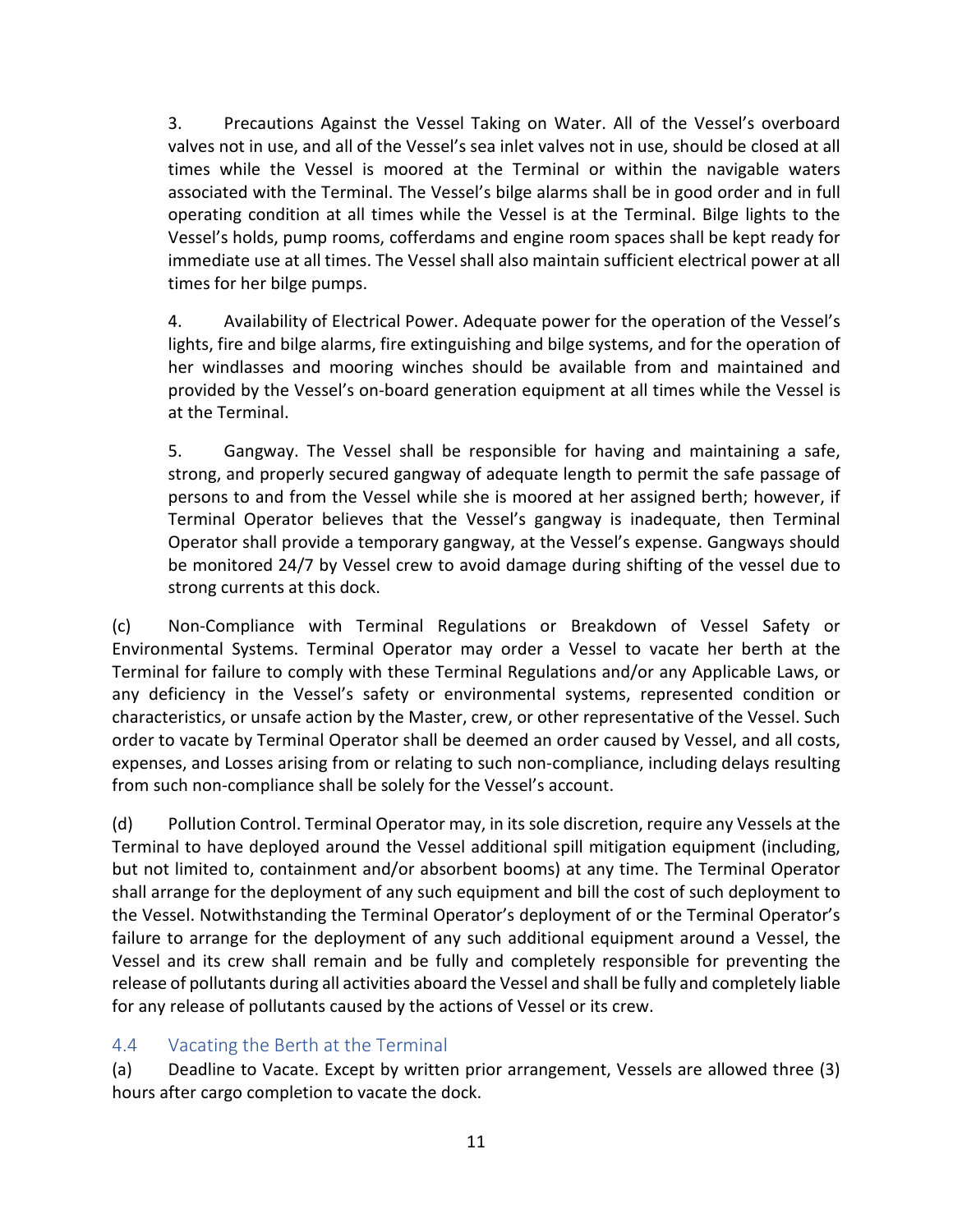(b) Order to Vacate. Whenever a Vessel, in Terminal Operator's sole opinion:

1. Is unable or refuses to load or unload within the allotted time,

2. Is unable or refuses to shift within or between berths,

3. Experiences mechanical failure or other delays in excess of three (3) hours during loading/unloading,

4. Delays departure in excess of three (3) hours past completion of cargo operations or

5. Does not otherwise comply with these Terminal Regulations or

6. If weather conditions threaten the safety of any Vessel berthed or moored at the Terminal and/or the Terminal itself,

the Terminal Operator may order the Vessel to vacate her berth by delivery to the Vessel's Master or agent of a notice to vacate.

(c) Overage Charge. If a Vessel refuses or fails to vacate the applicable berth when released or otherwise ordered by Terminal Operator, then the Terminal Operator shall be entitled to charge an overage fee equal to \$2,000.00 per hour (or any part thereof) beginning two (2) hours after notice of release, the order to vacate, or the order to shift berths is given by Terminal Operator and continuing until the Vessel vacates the berth, regardless of any intervening circumstances of any nature. If the Vessel does not timely vacate the berth, in addition to the overage fee, Terminal Operator shall be entitled to all Losses, costs and expenses in connection with the moving of the Vessel, including demurrage charges for waiting vessels, which shall be solely for the Vessel's Account and at the full risk of the Vessel.

(d) Condition Upon Departure. Vessel owners, operators, and agents are responsible for cleaning the dock assigned for their use. If User does not clean the property assigned for use, the Terminal Operator will provide labor and equipment to clean such property and charge the responsible person or entity cost plus twenty percent (20%), minimum \$200.00. Without prior Terminal Operator approval, discharged lashings and other Materials left on dock and not in cargo manifest are not subject to free time, are immediately subject to handling fees and storage fees including minimums; and are subject to disposal if unclaimed after thirty (30) days.

## <span id="page-11-0"></span>5 MARINE SERVICES

### <span id="page-11-1"></span>5.1 Marine Services and Rate Schedule.

From time to time, Terminal Operator may, at its sole discretion, provide certain marine services to the Vessel upon written request. The services and associated fees are listed in TARIFF SCHEDULE / MARINE SERVICES.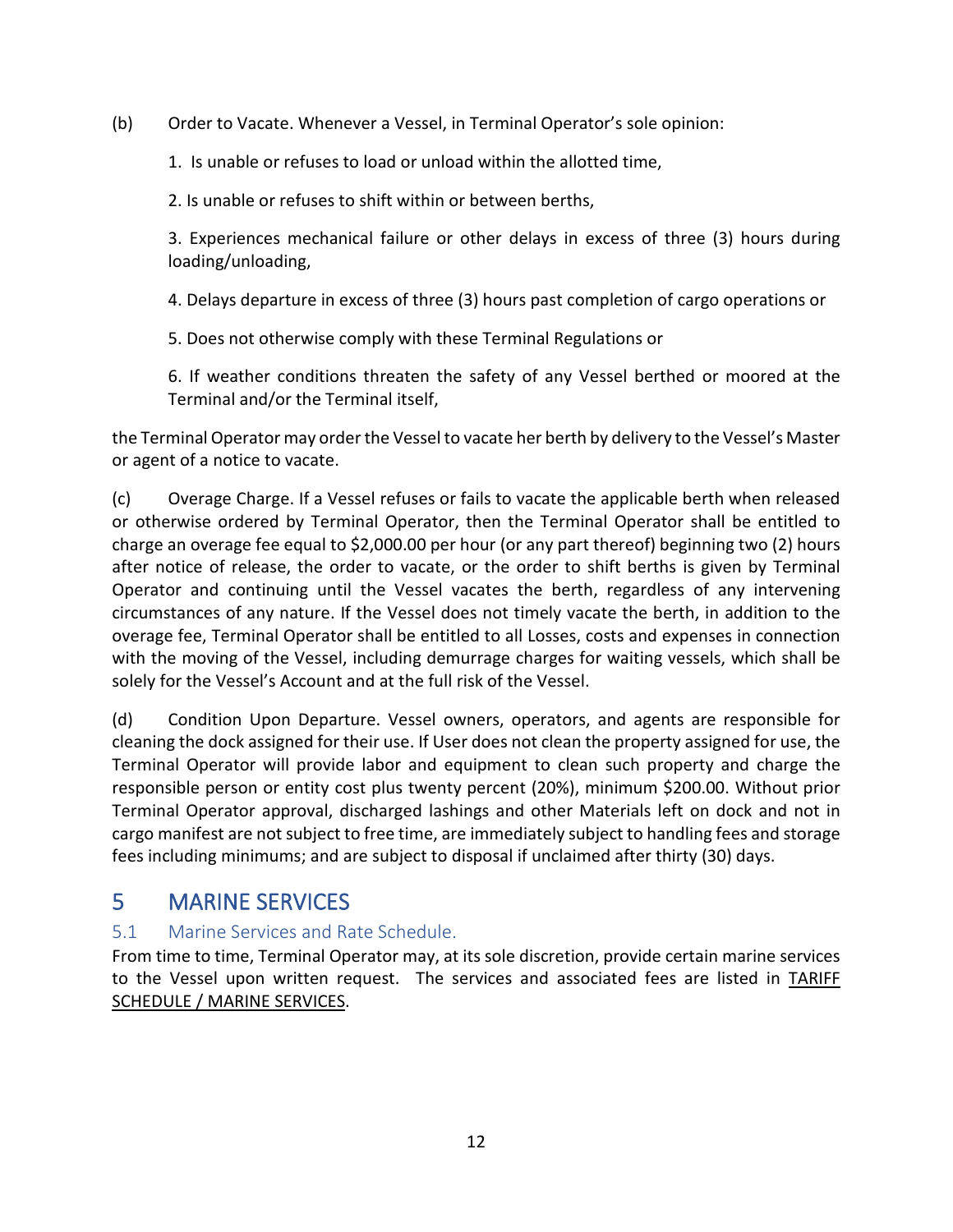## <span id="page-12-0"></span>6 PAYMENTS

### <span id="page-12-1"></span>6.1 Currency; Method of Payment.

All charges and payments required to be made under these Terminal Regulations shall be made in U.S. dollars. All payments or other amounts owed by a Vessel under these Terminal Regulations shall be made by ACH or wire transfer of immediately available funds to an account designated by Terminal Operator.

### <span id="page-12-2"></span>6.2 Payment Terms.

Terminal Operator shall invoice the Vessel from time to time for all charges, fees, costs or expenses owing by such Vessel under these Terminal Regulations. Such Vessel shall pay any amount included in an invoice, without the right to setoff for amounts that may be owing under these Terminal Regulations or otherwise from Terminal Operator, within thirty (30) calendar days of the date of such invoice. Any invoice not paid within the time period set forth in the preceding sentence shall bear interest from the date due until paid at the lesser of (i) 18% annual interest or (ii) the maximum lawful rate permitted by Applicable Laws. All costs of collecting late invoices, including but not limited to reasonable and necessary legal fees and staff time and expenses, are the vessel's responsibility.

#### <span id="page-12-3"></span>6.3 Lien.

Terminal Operator shall have, and the Vessel hereby grants to Terminal Operator, the right to exercise all applicable liens (whether maritime, possessory (right of retention), or otherwise) over the Vessel and her equipment and appurtenances for any amounts due and payable to Terminal Operator under these Terminal Regulations.

## <span id="page-12-4"></span>7 WARRANTY; DISCLAIMERS

### <span id="page-12-5"></span>7.1 Disclaimer.

TERMINAL OPERATOR MAKES NO GUARANTEES OR WARRANTIES OF ANY KIND, EXPRESS OR IMPLIED, CONCERNING THE TERMINAL OR ANY SERVICES THAT MAY BE PROVIDED UNDER THESE TERMINAL REGULATIONS. TERMINAL OPERATOR SPECIFICALLY DISCLAIMS ALL IMPLIED WARRANTIES OF ANY KIND OR NATURE, INCLUDING ANY WARRANTIES OF SUITABILITY, ADEQUACY, OR FITNESS FOR A PARTICULAR PURPOSE BY TERMINAL OPERATOR OR OF THE TERMINAL OR SERVICES PROVIDED, WHETHER ARISING BY OPERATION OF LAW OR OTHERWISE.

### <span id="page-12-6"></span>7.2 Private Terminal.

Notwithstanding anything to the contrary herein, the Terminal is a private terminal facility, and Terminal Operator is not a "marine terminal operator" as defined by the Shipping Act of 1984 (as amended). Common carriers by water (such as liners), as defined by the Shipping Act of 1984 (as amended) will not be accepted for loading Cargo at the Terminal. Only Vessels engaged in private or contract carriage pursuant to private commercial arrangements will be accepted by Terminal Operator for berthing at the Terminal.

### <span id="page-12-7"></span>7.3 Pollution Prevention and Responsibility

(a) Vessel warrants that the Vessel will comply with all Applicable Laws covering water, air, and land pollution (and the prevention thereof) while moored at the Terminal and within the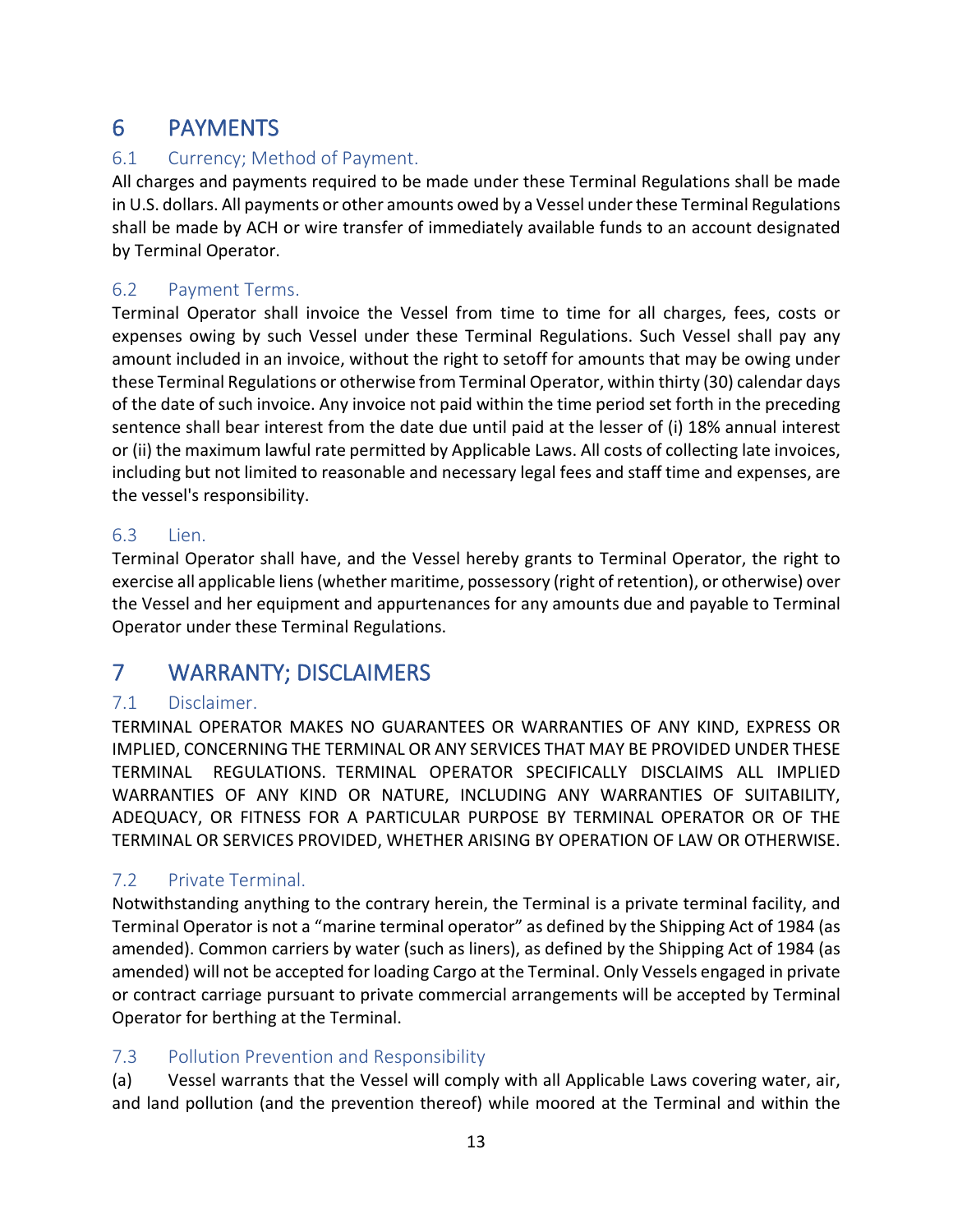navigable waters associated with the Terminal. If the Vessel fails to comply with any Applicable Law, as determined by Terminal Operator, the Vessel may be required to vacate her berth and even to proceed to sea. Any cost, expense and time lost by the Vessel during any period when this warranty has been breached, and until the breach is remedied and the Vessel re-berths, shall be solely for the Vessel's Account.

(b) Each Vessel shall be in full compliance with the Oil Pollution Act of 1990 (OPA90), as same may be amended from time to time, and such Vessel will have onboard all certificates demonstrating evidence of financial responsibility as may be required by any Applicable Law relating to marine oil spill pollution (and the prevention thereof).

(c) In the event an escape or discharge of oil, hazardous substances, or other pollutants from a Vessel, causes or threatens to cause pollution, the Vessel will immediately (i) make all emergency notifications required by Applicable Laws, and (ii) take whatever measures are necessary or appropriate to prevent or mitigate such pollution. The Vessel hereby authorizes Terminal Operator, at Terminal Operator's sole option and not its obligation, upon notice to such Vessel, to undertake such measures as are necessary to prevent or mitigate any such pollution. Terminal Operator shall keep the Vessel advised of the nature and results of any such measures taken, and if time permits, the nature of the measures intended to be taken. Any cost or expense incurred in connection with the aforementioned measures shall be solely for the Vessel's Account. This provision shall not affect any liability of the Vessel to third parties, including any Governmental Authorities.

### <span id="page-13-0"></span>7.4 Handling of Hazardous Materials.

Terminal Operator shall provide the Vessel any Material Safety Data Sheets ("MSDS") required in connection with loading of Cargo onto the Vessel. Vessel hereby agrees that Terminal Operator shall have no obligation to inform Vessel and its personnel regarding the safe handling of the Cargo being loaded onto the Vessel, and VESSEL SHALL FULLY AND COMPLETELY INDEMNIFY AND HOLD HARMLESS THE TERMINAL OPERATOR PARTIES FROM AND AGAINST ANY LOSSES, INCLUDING COURT COSTS AND ATTORNEYS' FEES, ARISING OUT OF OR IN CONNECTION WITH (i) TERMINAL OPERATOR'S FAILURE TO PROVIDE VESSEL WITH AN MSDS, OR (ii) ANY CLAIMS BY VESSEL OR ITS PERSONNEL THAT THEY DID NOT RECEIVE PROPER NOTIFICATION OF OR PROPER INSTRUCTION REGARDING THE HANDLING OF THE CARGO LOADED ONTO THE VESSEL.

## <span id="page-13-1"></span>8 INDEMNITY; LIABILITY

### <span id="page-13-2"></span>8.1 Losses and Liability.

The Vessel assumes full responsibility and liability for any Losses incurred by Terminal Operator, including damage sustained by the Terminal, berths, facilities, tugs, vehicles, and/or vessels owned, operated, or maintained by Terminal Operator, or for which Terminal Operator is responsible, or any vessel at or near the Terminal, (i) caused by the Vessel or any other waterborne craft ordered by, or being operated for the account of, such Vessel, or (ii) arising out of or in connection with such Vessel's use of, or presence at, the Terminal, and the VESSEL SHALL FULLY AND COMPLETELY INDEMNIFY AND HOLD HARMLESS THE TERMINAL OPERATOR PARTIES FROM AND AGAINST ANY SUCH LOSSES. This Section 8.1 is without prejudice to any other rights,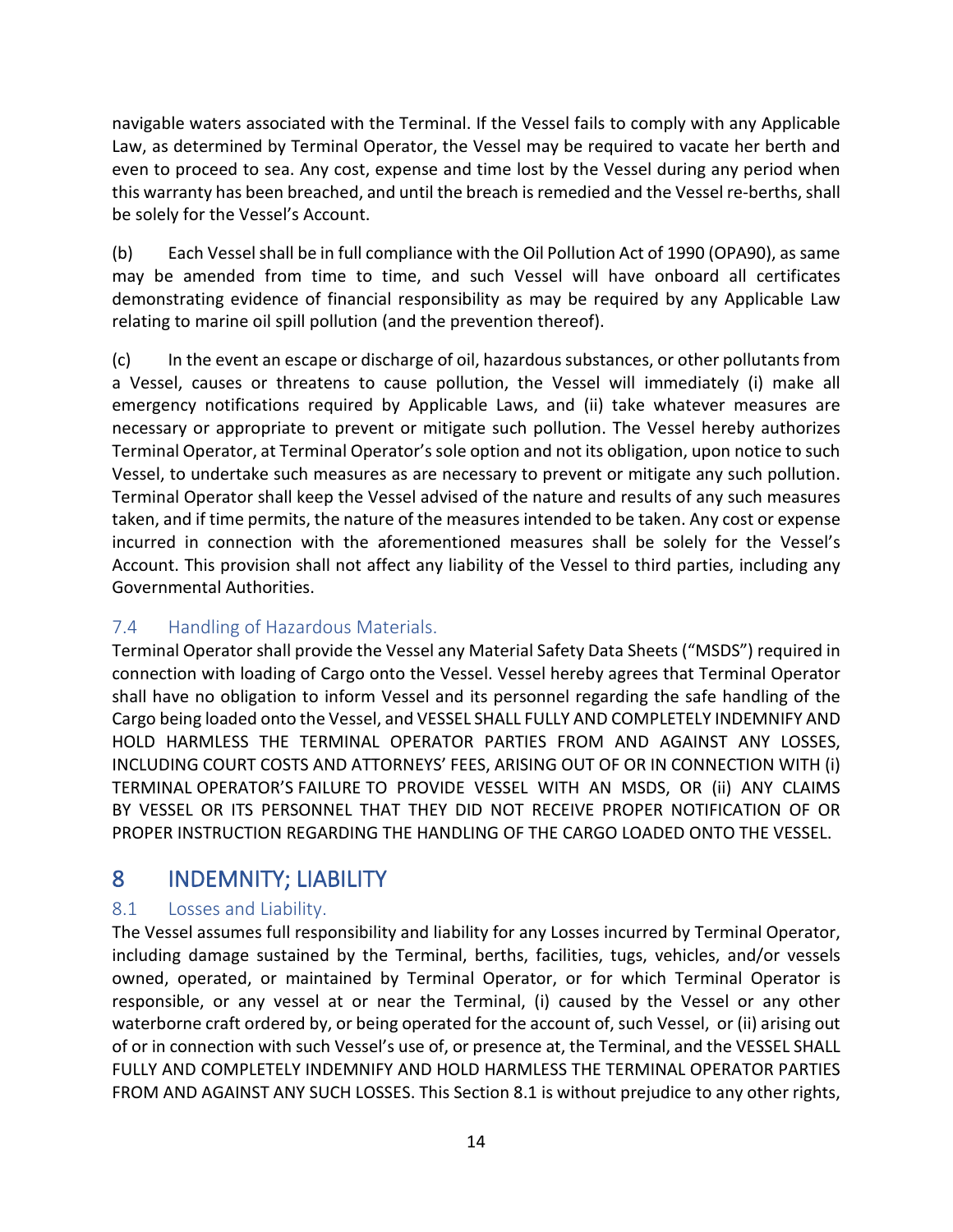remedies, claims, causes of action or defenses thereto which may exist for or in favor of any of the Terminal Operator Parties.

#### <span id="page-14-0"></span>8.2 Demurrage.

IN NO EVENT SHALL THE TERMINAL OPERATOR BE LIABLE TO ANY VESSEL FOR DEMURRAGE ARISING OUT OF OR IN CONNECTION WITH ANY DELAY IN BERTHING, RECEIVING, OR RELEASING A VESSEL, OR IN LOADING PRODUCT, OR IN ORDERING A VESSEL TO VACATE HER BERTH AT THE TERMINAL.

### <span id="page-14-1"></span>8.3 Environmental Liability.

THE VESSEL SHALL FULLY AND COMPLETELY INDEMNIFY AND HOLD HARMLESS THE TERMINAL OPERATOR PARTIES FROM AND AGAINST ANY LOSSES, INCLUDING ALL CLEANUP AND REMEDIATION COSTS, ARISING OUT OF OR IN CONNECTION WITH ANY RELEASE OF ANY HAZARDOUS SUBSTANCES INTO THE ENVIRONMENT CAUSED BY THE ACTIONS OF THE VESSEL OR ITS CREW.

## <span id="page-14-2"></span>9 VESSEL INSURANCE REQUIREMENTS

#### <span id="page-14-3"></span>9.1 Minimum Insurance Coverages.

Any Vessel seeking to berth at the Terminal shall obtain and maintain the following types of insurance coverages:

(a) Hull and Machinery Insurance. Hull and Machinery insurance on the Vessel, in an amount not less than the fair market value of the Vessel, with navigation limits adequate for the Vessel's trade; and

(b) Protection and Indemnity Insurance. Protection and Indemnity ("P&I") insurance provided through any combination of (1) full entry with a P&I club (that is a member of the International Group of P&I Clubs); and/or (2) policy(ies) with a commercial insurance company(ies) or underwriters syndicate(s) acceptable to Terminal Operator with terms no less broad than those customarily carried by similar marine carriers; provided, that such P&I insurance shall include coverage for injury to or death of master, mates, and crew; tower's liability; excess collision liability; cargo legal liability; pollution liability; and contractual liability; and provided, further, that the coverage against pollution liability shall be at limits of not less than the maximum amount available from the Vessel's P&I underwriters given the Vessel's type and trade (currently one billion dollars (\$1,000,000,000) per incident for Vessels with cargo capacities greater than 25,000 barrels, and two hundred million dollars (\$200,000,000) per incident for Vessels with cargo capacities less than 25,000 barrels).

### <span id="page-14-4"></span>9.2 Insurance Certificates.

Vessel will provide Terminal Operator, upon request, with a copy of relevant certificate(s) of insurance evidencing the insurance coverages required hereunder. Acceptance of any such certificate shall not constitute a waiver, release, or modification of any of the required insurance coverages and endorsements if the certificate is inconsistent with those coverages and endorsements. Each insurance policy required by Terminal Operator under these Terminal Regulations shall be endorsed to (i) contain waivers of subrogation rights against all Terminal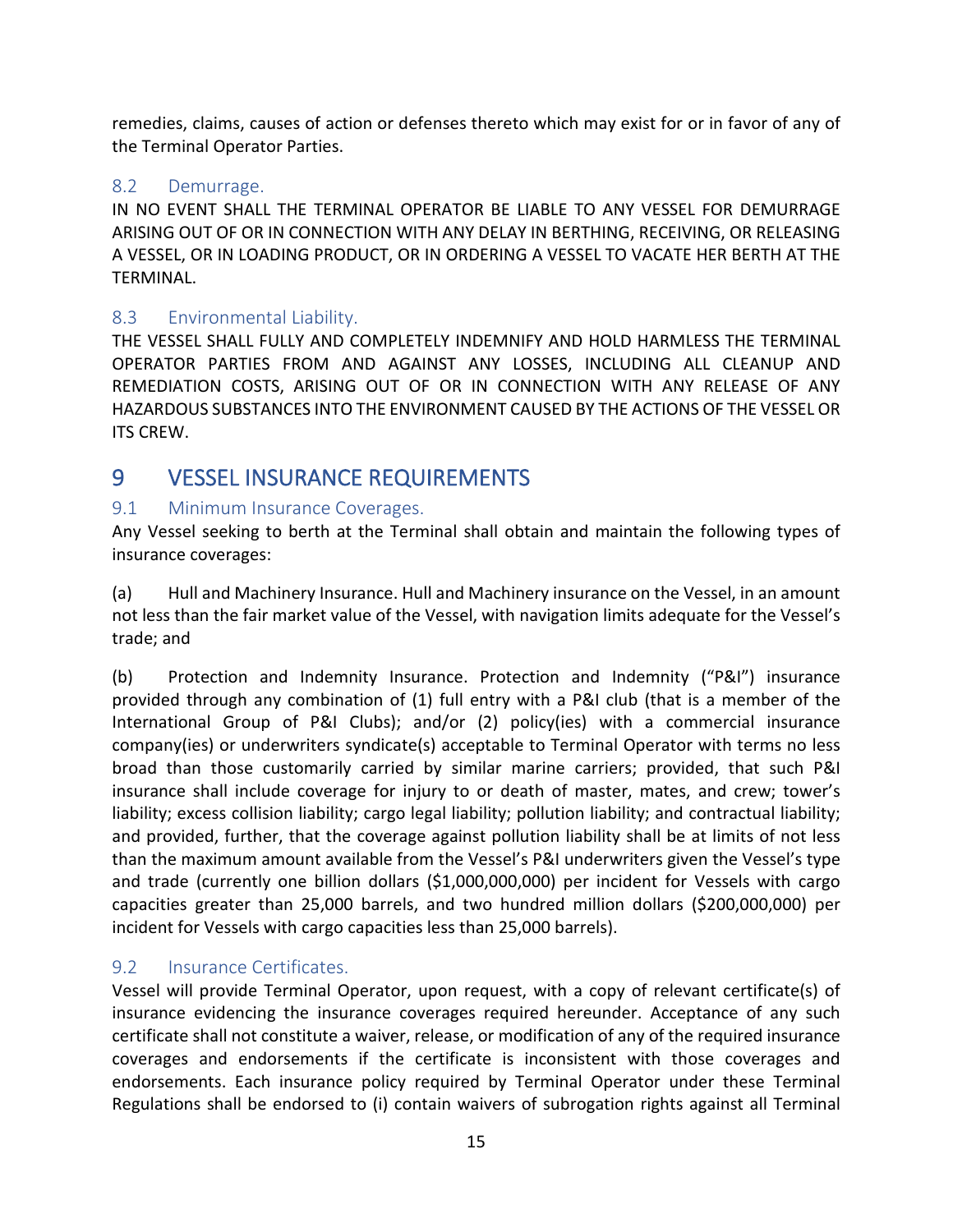Operator Parties, (ii) name all Terminal Operator Parties as additional insureds (except for Hull and Machinery insurance coverage); and (iii) provide that such policy is primary coverage with respect to all insureds and shall not be considered contributory insurance with any insurance policies of any Terminal Operator Party.

### <span id="page-15-0"></span>9.3 Liability.

The insurance requirements set forth herein shall not in any way limit any Vessel's legal and/or contractual obligations under or in connection with these Terminal Regulations or the liability of such Vessel. The insurance coverages required hereunder will be maintained by each primary named insured at its sole cost and expense. If liability for loss or damage is denied by the insurer(s) of the Vessel, in whole or in part, because of the (i) breach of any policy for the insurance coverages required hereunder, or (ii) failure to obtain or maintain any of the insurance coverages required hereunder, THE VESSEL SHALL INDEMNIFY AND HOLD HARMLESS THE TERMINAL OPERATOR PARTIES FROM AND AGAINST ALL SUCH LOSSES.

#### <span id="page-15-1"></span>9.4 No Insurance on Cargo.

TERMINAL OPERATOR DOES NOT CARRY INSURANCE covering the property of the Vessel. TERMINAL OPERATOR WILL NOT BE RESPONSIBLE for any injuries or property damage relating to, resulting from, caused by, or arising out of the use of the Terminal, and the VESSEL HEREBY RELEASES AND DISCHARGES TERMINAL OPERATOR PARTIES from any and all liability for any Loss, injury (including death), or damages to any person, property, vessel (including the Vessel), or environmental resource sustained while in, at, or on the facilities at the Terminal. THE VESSEL HEREBY AGREES AND COVENANTS NOT TO SUE OR PROSECUTE ANY OF THE TERMINAL OPERATOR PARTIES on any Losses, claims, or for any damages, within the release stated above.

## <span id="page-15-2"></span>10 MARITIME SECURITY; TERMINAL ACCESS

### <span id="page-15-3"></span>10.1 ISPS; MTSA.

The Vessel warrants that it complies with the requirements of the International Code for the Security of Ships and of Port Facilities and the relevant amendments to Chapter XI of SOLAS (the "ISPS Code") and the U.S. Maritime Transportation Security Act 2002 and any implementing regulations (the "MTSA").

### <span id="page-15-4"></span>10.2 Declaration of Security.

The Vessel shall ensure that, when required, it shall submit a Declaration of Security (DoS) to the appropriate authorities.

#### <span id="page-15-5"></span>10.3 Vessel Compliance.

Notwithstanding any prior acceptance of the Vessel by Terminal Operator, if at any time prior to the arrival of the Vessel at the Terminal, the Vessel ceases to comply with the requirements of the ISPS Code or MTSA, then Terminal Operator shall have the right not to berth such nominated Vessel and the subsequent delays and any costs shall be solely for the Vessel's Account.

#### <span id="page-15-6"></span>10.4 Terminal Compliance.

Terminal Operator shall use all reasonable efforts to ensure that the Terminal is maintained in compliance with the applicable requirements of the ISPS Code and the MTSA.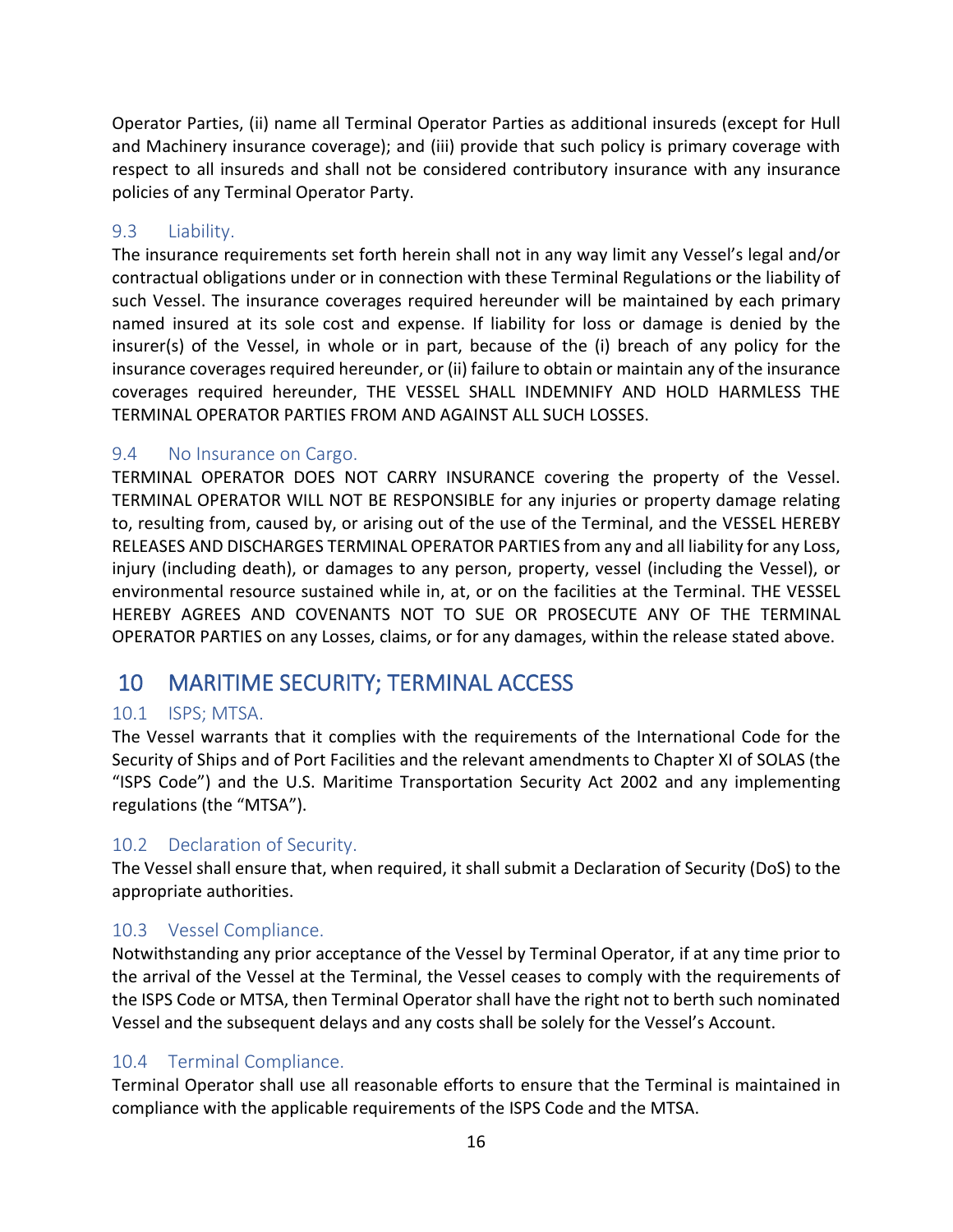#### <span id="page-16-0"></span>10.5 Access to Vessel.

For entry or access to the Terminal, the Vessel shall execute an access agreement if such agreement is required by Terminal Operator, such Vessel shall, and shall cause each individual it employs or retains, to produce a valid form of identification (e.g., state issued driver license or identification card or passport) prior to entering the main gate of the Terminal and a valid Transportation Worker Identification Credential ("TWIC") card prior to entering into any TWIC controlled areas. Each such person, including without limitation any TWIC cardholder, shall observe all applicable regulations, including those relating to security, safety, and training, and all standing instructions of Terminal Operator, which may then be in effect. THE VESSEL ASSUMES FULL RESPONSIBILITY AND LIABILITY FOR THE ACTS AND OMISSIONS OF EACH INDIVIDUAL IT EMPLOYS OR RETAINS WHILE SUCH INDIVIDUALS ARE PRESENT AT THE TERMINAL AND SHALL FULLY AND COMPLETELY RELEASE, PROTECT, DEFEND, INDEMNIFY AND HOLD HARMLESS THE TERMINAL OPERATOR PARTIES IN RESPECT OF ANY LOSS ARISING FROM OR RELATING TO ANY SUCH ACTS OR OMISSIONS. Terminal Operator reserves the right to deny access to and/or use of the Terminal for reasonable cause, including during changes in the applicable maritime security levels, harbor and bay conditions, or threatened or severe weather events.

## <span id="page-16-1"></span>11 GOVERNING LAW; ENFORCEMENT

### <span id="page-16-2"></span>11.1 Governing Law.

These Terminal Regulations are to be governed by and construed in accordance with the General Maritime Laws of the United States, without regard to any choice of law rules that would apply the law of another jurisdiction. Terminal Operator and Vessel each shall have the right to seek appropriate relief from any federal or state court of competent jurisdiction sitting in Nueces County, Texas, and each hereby agrees to voluntarily submit itself to the jurisdiction and venue of such court for all disputes and their liabilities and responsibilities under these Terminal Regulations. TERMINAL OPERATOR AND VESSEL EACH HEREBY EXPRESSLY ACKNOWLEDGE AND AGREE THAT ALL ACTIONS COMMENCED UNDER OR IN CONNECTION WITH THESE TERMINAL REGULATIONS SHALL BE TRIED WITHOUT A JURY AND THAT EACH HEREBY KNOWINGLY AND VOLUNTARILY WAIVES ITS RIGHT TO A JURY TRIAL.

#### <span id="page-16-3"></span>11.2 Enforcement.

Terminal Operator shall have all remedies available to it by law, in equity or in admiralty to enforce these Terminal Regulations, including suspending the provision of services hereunder. Terminal Operator shall also have all remedies available at law, in equity or in admiralty to collect all fees, charges, and/or damages due hereunder. In the event of any legal proceedings to enforce any provision of these Terminal Regulations, Terminal Operator shall be entitled to recover its expenses incurred in such proceedings, including attorneys' fees and all court costs.

## <span id="page-16-4"></span>12 MISCELLANEOUS

#### <span id="page-16-5"></span>12.1 Interpretation.

Unless otherwise provided herein, capitalized terms used herein shall have the meanings provided in Schedule 1, attached hereto. Unless the context requires otherwise: (a) the gender (or lack of gender) of all words used in these Terminal Regulations includes the masculine,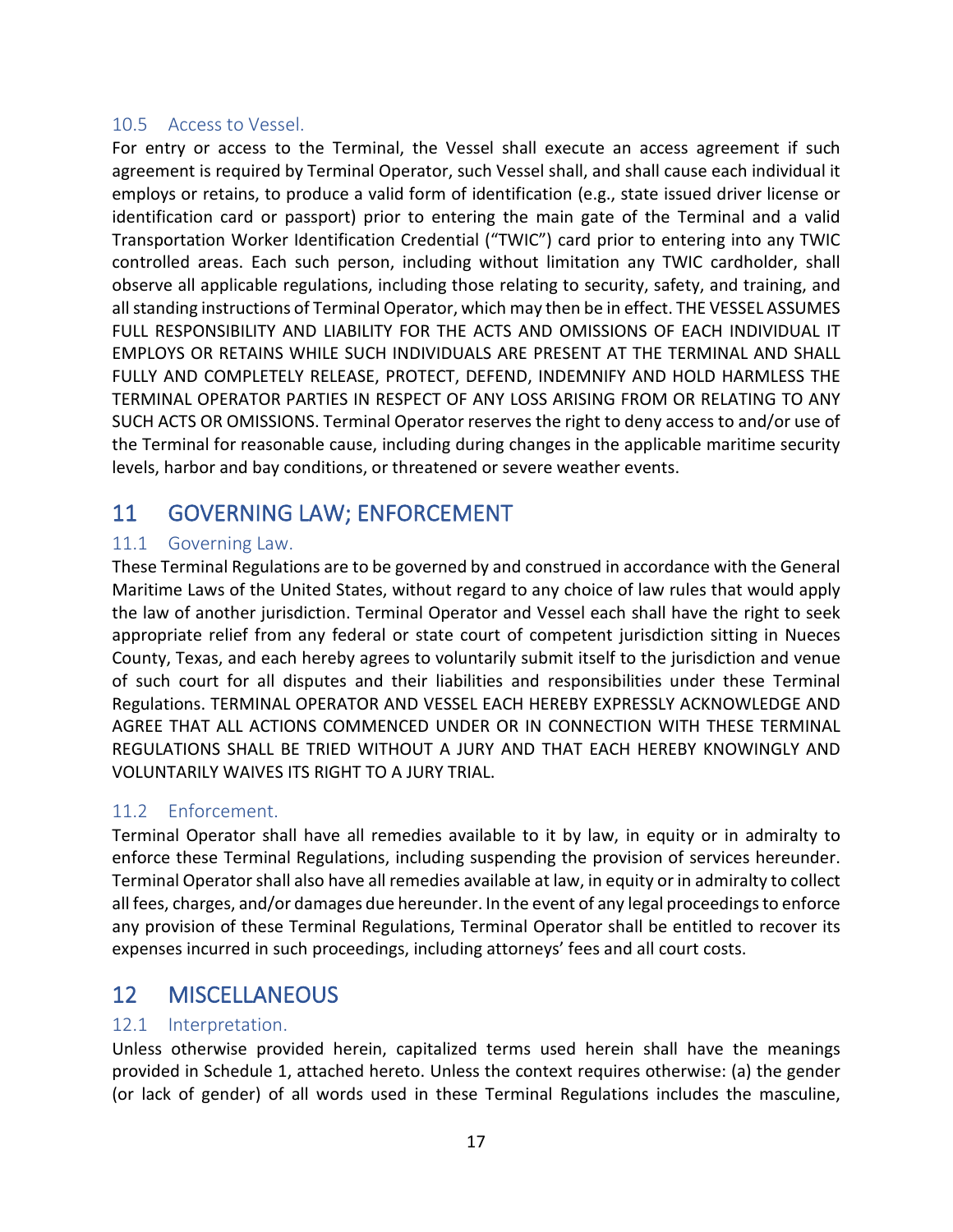feminine, and neuter; (b) words used or defined in the singular include the plural and vice versa; (c) references to Articles or Sections refer to Articles and Sections of these Terminal Regulations;

(a) Schedule. References to a Schedule refer to the Schedule attached to these Terminal Regulations;

(b) Applicable Law. References to Applicable Law refer to such Applicable Law as may be amended from time to time and all rules and regulations promulgated thereunder, and references to particular provisions of an Applicable Law include any corresponding provisions of any succeeding Applicable Law; and (f) references to "include" and "including" shall mean include or including without limitation to the matters described.

### <span id="page-17-0"></span>12.2 Severability.

If any provision of these Terminal Regulations is declared to be illegal, invalid or otherwise unenforceable by a court of competent jurisdiction, the remainder of the Terminal Regulations (and of such provision) shall not be affected except to the extent necessary to delete such illegal, invalid or unenforceable provision (or part thereof).

### <span id="page-17-1"></span>12.3 Survivability.

If for any reason the Terminal Regulations shall be terminated and not replaced by superseding terminal regulations, then such termination shall be without prejudice to any rights, obligations or liabilities of any party hereto which have accrued at the date of termination by have not been performed or discharged, and any parts of the Terminal Regulations having any relevance thereto or any bearing thereon shall, notwithstanding the termination of the Terminal Regulations, continue in force and effect.

### <span id="page-17-2"></span>12.4 Consents and Approvals.

Each party hereto shall be responsible for obtaining all consents, authorizations, approvals, and assurances of whatsoever nature necessary to enable it to comply with its obligations hereunder.

### <span id="page-17-3"></span>12.5 Amendment.

The Terminal Regulations may be amended from time to time by Terminal Operator or its successors and assigns in their sole discretion; provided, that once a Berth Application has been accepted by Terminal Operator, the version of the Terminal Regulations in effect as of the date that Vessel receives the Berth Application signed by Terminal Operator shall govern Vessel's use of the Terminal.

### <span id="page-17-4"></span>12.6 Waiver.

Any waiver shall relate only to the matter, non-compliance, or breach as it expressly relates to and shall not apply to any subsequent or other matter, non-compliance or breach.

### <span id="page-17-5"></span>12.7 Recording, Retention, and Monitoring of Communications.

Each party hereto hereby acknowledges to the others and consents that any party hereto may from time to time and without further notice and to the extent permitted by law record and retain electronic transmissions (including telephone conversations, email, and instant messaging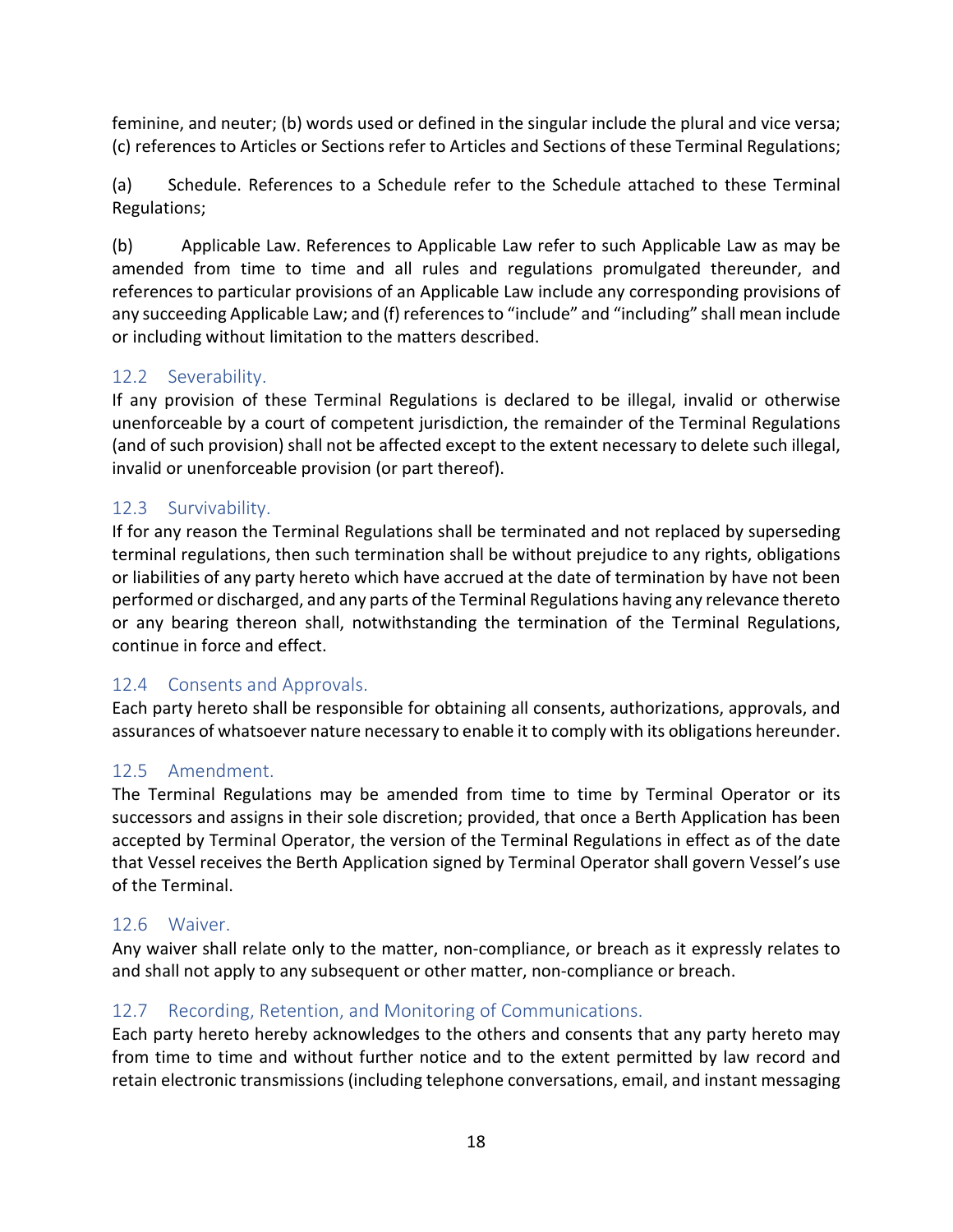between the parties' respective representatives in connection with these Terminal Regulations) on central and local databases for their respective legitimate purposes.

#### <span id="page-18-0"></span>12.8 Entire Agreement.

These Terminal Regulations contain the entire agreement between Terminal Operator and Vessel with respect to the matters set forth herein and supersede all prior agreements, whether oral or written, in connection therewith.

### <span id="page-18-1"></span>12.9 Third Party Rights.

Except as provided in Article 8 hereof, no term of these Terminal Regulations is intended to, or does, confer a benefit or remedy on any entity that is not a party hereto.

#### <span id="page-18-2"></span>12.10 Reliance.

Each party hereto warrants that it has not in connection with these Terminal Regulations relied upon any representations, whether written or oral, made by or on behalf of the others, but has relied exclusively on its own knowledge, judgment and expertise.

#### <span id="page-18-3"></span>12.11 Sovereign Immunity.

Each party hereto warrants that it has entered into these Terminal Regulations in a commercial capacity and that with respect to the Terminal Regulations, it is in all respects subject to civil and commercial law. Each party hereby consents generally in respect of any legal action arising out of or in connection with these Terminal Regulations to the giving of any relief, or to the issue of any process in connection with such action or proceedings, in the jurisdiction specified and provided for herein. EACH PARTY HEREBY IRREVOCABLY AND UNCONDITIONALLY AND TO THE FULLEST EXTENT PERMITTED BY LAW WAIVES ANY RIGHTS OF SOVEREIGN IMMUNITY WHICH IT MAY HAVE NOW OR WHICH IT MAY SUBSEQUENTLY ACQUIRE IN RESPECT OF ITS POSITION OR ANY PROPERTY AND/OR ASSETS (PRESENT OR SUBSEQUENTLY ACQUIRED AND WHEREVER LOCATED) BELONGING TO IT.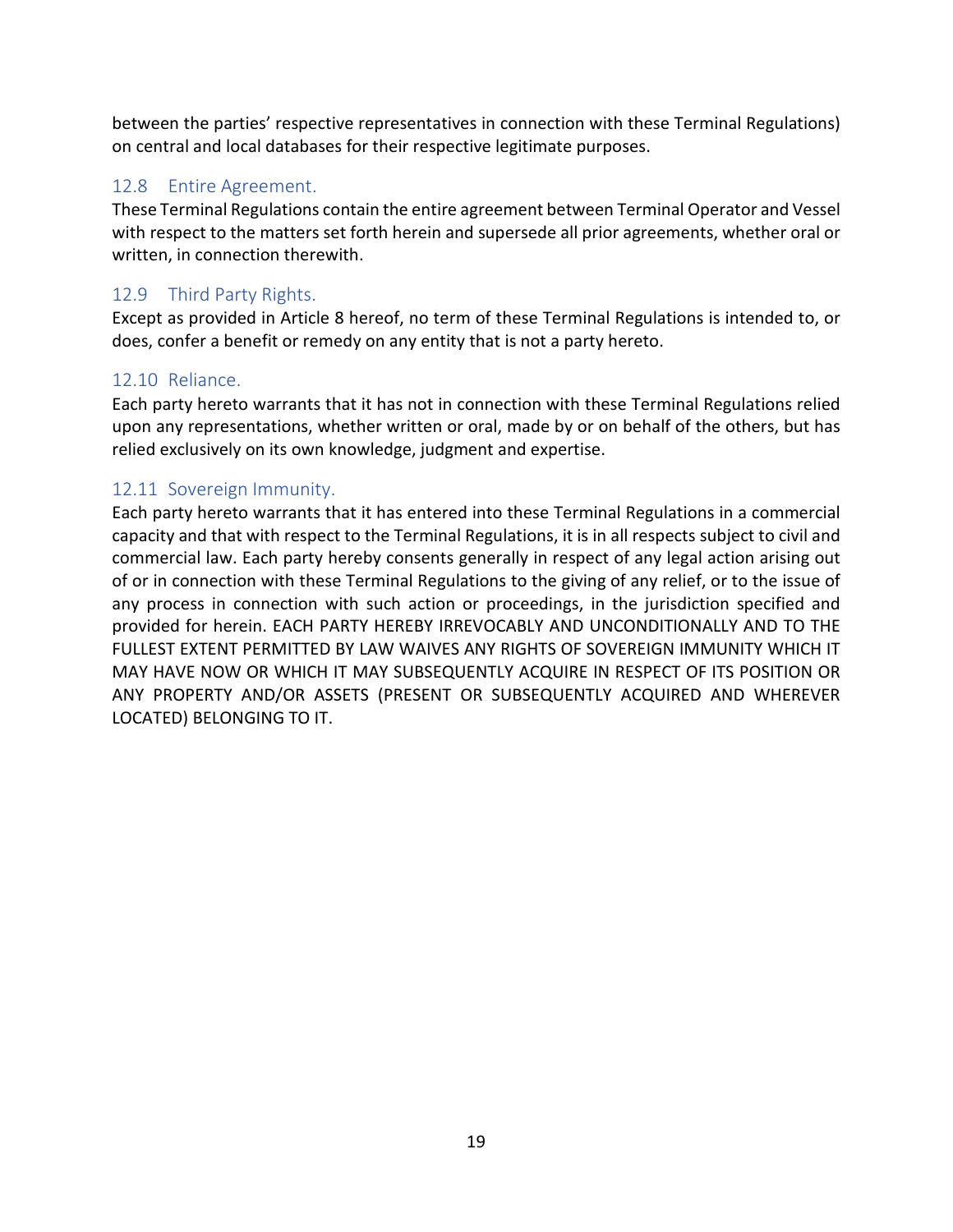## <span id="page-19-0"></span>Schedule 1: Definitions

#### **DEFINITIONS**

"Anchorage Area" means the customary anchorage or other waiting area for the Terminal, as determined by the Port's Harbormaster and/or Terminal Operator.

"Applicable Laws" means, with respect to any person, entity, property or matter, any of the following applicable thereto: any statute, law, regulation, ordinance, rule, judgment, rule of common law, order, decree, governmental approval, concession, grant, franchise, license, agreement, directive, ruling, guideline, policy, requirement or other governmental restriction or any similar form of decision of, or determination by, or any interpretation, construction or administration of any of the foregoing, by any Governmental Authority, including all applicable regulations of the United States Coast Guard, in each case as amended.

"Berth Application" means the application for a berth found at the website maintained by the Terminal Operator: Berth Application

"Closed Operations" has the meaning given in Section 1.2(b).

"ETA" means, with respect to a Vessel, such Vessel's best estimated date and time of arrival at the Terminal.

"Facility Security Plan" means the security plan established by the Terminal Operator in relation to the operation of the facilities on the Terminal.

"Aransas Terminal" means Aransas Terminal Company Harbor Island Facility.

"Governmental Authority" means any national, regional, state, local or municipal government, political subdivision, court, tribunal, authority, agency, commission, official or other instrumentality having jurisdiction over the applicable person, entity or subject matter, including the Port Authority.

"Harbormaster" means the designated Port Authority official responsible for enforcing the regulations of the Port Authority.

"IGS" has the meaning given in Section 3.1(a).

"IMO" means the International Maritime Organization.

"ISPS Code" has the meaning given in Section 10.1.

"Loss" or "Losses" means any and all liabilities, losses, damages, demands, penalties, claims, actions, suits, causes of action, legal, administrative or arbitration or alternative dispute resolution proceedings, judgments, orders, directives, injunctions, decrees or awards of any jurisdiction, costs and expenses, including court costs and reasonable attorneys' fees and any cost or expense of an incident investigation.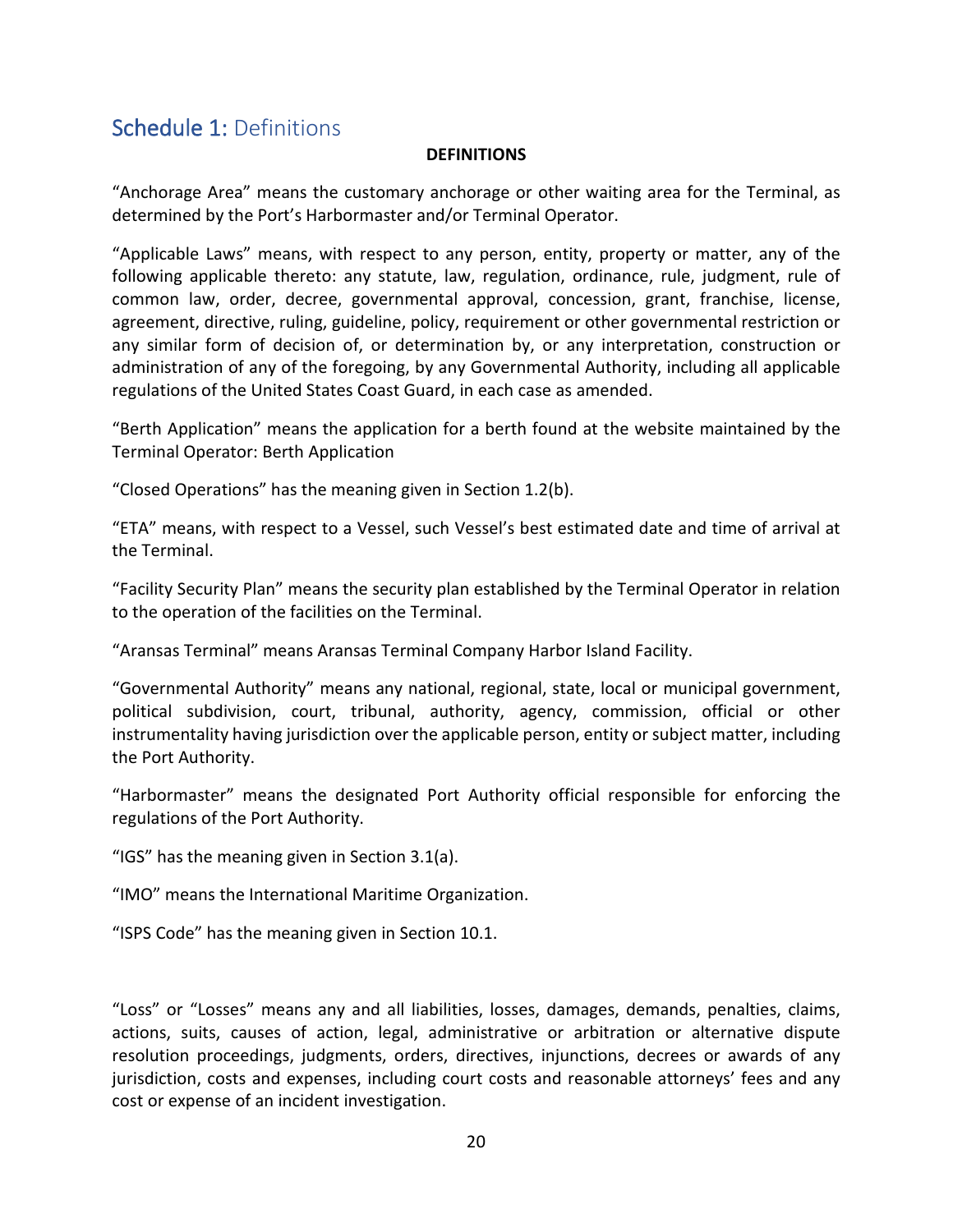"Marine Terminal Operations Manual" has the meaning given in Section 1.1(e).

"Master" means the person having charge or command of a Vessel.

"MSDS" has the meaning given in Section 7.4.

"MTSA" has the meaning given in Section 10.1.

"Notice of Readiness" or "NOR" means a notice to Terminal Operator that a Vessel is in compliance with all requirements of these Terminal Regulations, and is ready in all respects to safely and legally load Product pursuant to a nomination.

"On-board Quantity" or "OBQ" means the oil, water, sludge and sediment in the Vessel's cargo tanks, associate lines and pumps before the Vessel has commenced loading of Product.

"P&I" has the meaning given in Section 9.1(b).

"Port Authority" means the Port of Corpus Christi Authority of Nueces County, Texas.

"Remaining on Board" or "ROB" means the oil, water, sludge and sediment in the Vessel's cargo tanks, associate lines, and pumps after the Vessel has completed the discharging of Product.

"Terminal" means the real property situated on Harbor Island near Port Aransas, Texas, on the Corpus Christi Ship Channel, and the physical assets located thereon, including the docks, and all improvements and related appurtenances used to receive, store, transfer and redeliver product (including Product) into, through and from the terminal.

"Terminal Operator" means Aransas Terminal Company, LLC.

"Terminal Operator Parties" means (i) Terminal Operator and its affiliates, (ii) Aransas Terminal Company and its affiliates, and (iii) the respective equity holders, officers, directors, employees, representatives, agents, contractors, successors, and permitted assigns of any entities described in parts (i) and (ii) of this definition (excluding any member of the Vessel).

"Terminal Regulations" means these Aransas Terminal Company Harbor Island Marine Terminal Regulations.

"Terminal User" means an entity authorized to request use of the Terminal's capacity to deliver Product to a Vessel.

"TWIC" has the meaning given in Section 10.5.

"Vessel" means (i) any vessel or barge, including any attending tugboat or towboat, or other watercraft capable of berthing at the Terminal and meeting the Terminal Operator's requirements, in rem, (ii) the owners, disponent owners, operators, intermediate charterers thereof, and (iii) the respective equity holders, officers, directors, employees, representatives, agents, contractors, successors and permitted assigns of any vessel or entities described in parts (i) and (ii) of this definition (excluding any member of the Terminal Operator Parties).